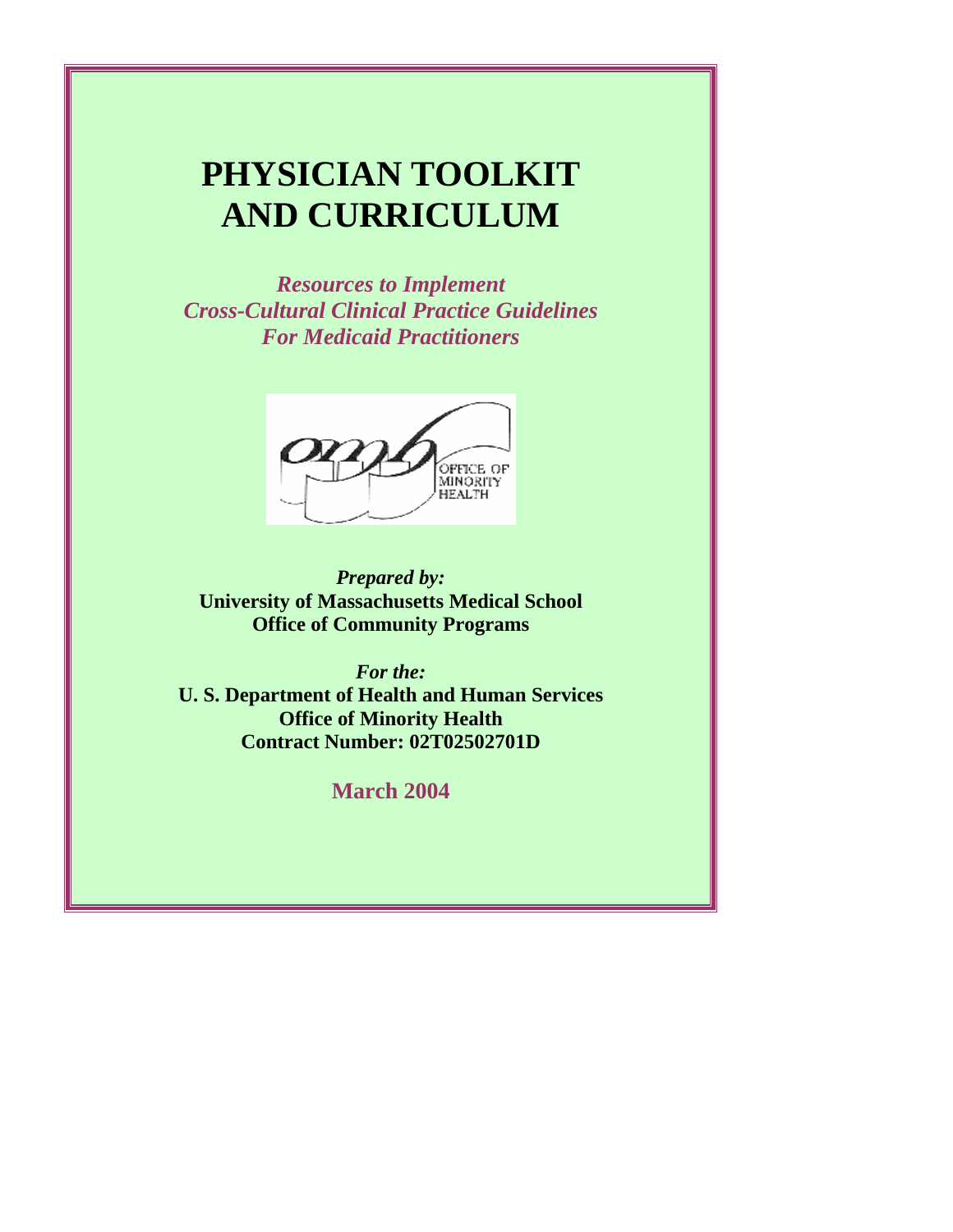# **ACKNOWLEDGEMENTS**

 The Cross-Cultural Clinical Practice Guidelines are a product of collaboration between the University of Massachusetts Medical School and the Executive Office of Health and Human Services, Massachusetts Office of Medicaid Program, Clinical Affairs Department. This project was made possible through funding support by Guadalupe Pacheco at the U.S. Department of Health and Human Services Office of Minority Health under Contract No. 02T02502701.

 We wish to acknowledge the extraordinary contribution of the physician expert advisory group distinguished by their concerns and interests of physicians currently practicing in primary care settings. The physician panel included: expertise and ongoing commitment to delivering quality care to racial, ethnic and linguistic minority Medicaid populations. This advisory panel provided invaluable guidance to ensure that this product represented the practical

#### **Linda Clayton, MD, MPH**

 Associate Medical Director Massachusetts Medicaid Program Senior Research Scientist Harvard School of Public Health

#### **W. Michael Byrd, MD, MPH**

Senior Research Scientist Instructor of Obstetrics and Gynecology Harvard School of Public Health

#### **Nicole Prudent, MD**

 Boston Medical Center **Adjunct Professor of Pediatrics**  Adjunct Professor of Pediatrics Boston University School of Medicine Pediatrician in Child and Adolescent Care

#### **M. Guillermo Herrera, MD**

 Harvard Medical School Director of Brigham Women's Hospital Spanish Clinic Senior Lecturer in Ambulatory Care and Prevention

#### **David Henderson, M, PhD.**

 Director Clozapine Program at Freedom Trail Clinic Erich Lindemann Mental Health Center Associate Professor of Psychiatry Harvard Medical School Linda Clayton, MD, MPH (Eric Hart (MD)<br>
Linda Clayton (MD), MPH (Eric Hard, MD)<br>
Michael Byrd, MD, MPH (Boston Chindelel Center Content School of Public Health<br>
Harvard School of Public Health<br>
Instructor of Obstetries and

#### **Eric Hardt**, MD

Associate Professor of Medicine Boston Medical Center Boston University School of Medicine

#### **Warren Ferguson, MD**

**Consulting Family Physician Assistant Professor** Family Health Center of Worcester Dept. Family Medicine and Community Health University of Massachusetts Medical School

#### **Albert Yee, MD, MPH**

 Chief Medical Officer Network Health Plan Instructor of Family and Community Health Harvard School of Public Health

#### **Robert Janett, MD**

 General Internist, Cambridge Family Health Center Independent Practice Association Medical Director for Mount Auburn Cambridge

#### **Joseph Betancourt, MD, MPH**

 Senior Scientist, Institute for Health Policy, Dept. of Medicine and Health Policy Massachusetts General Hospital

Special thanks to Iris Garcia-Caban, PhD (Project Director) and Esta-lee Stone, MS, OTR/L at the Executive Office of Health and Human Services, Massachusetts Office of Medicaid Program, Clinical Affairs Department; and Theresa Glenn, MPH and Sheri Brooks, RN, at the University of Massachusetts Medical School, Office of Community Programs, for their contribution to the production of this document.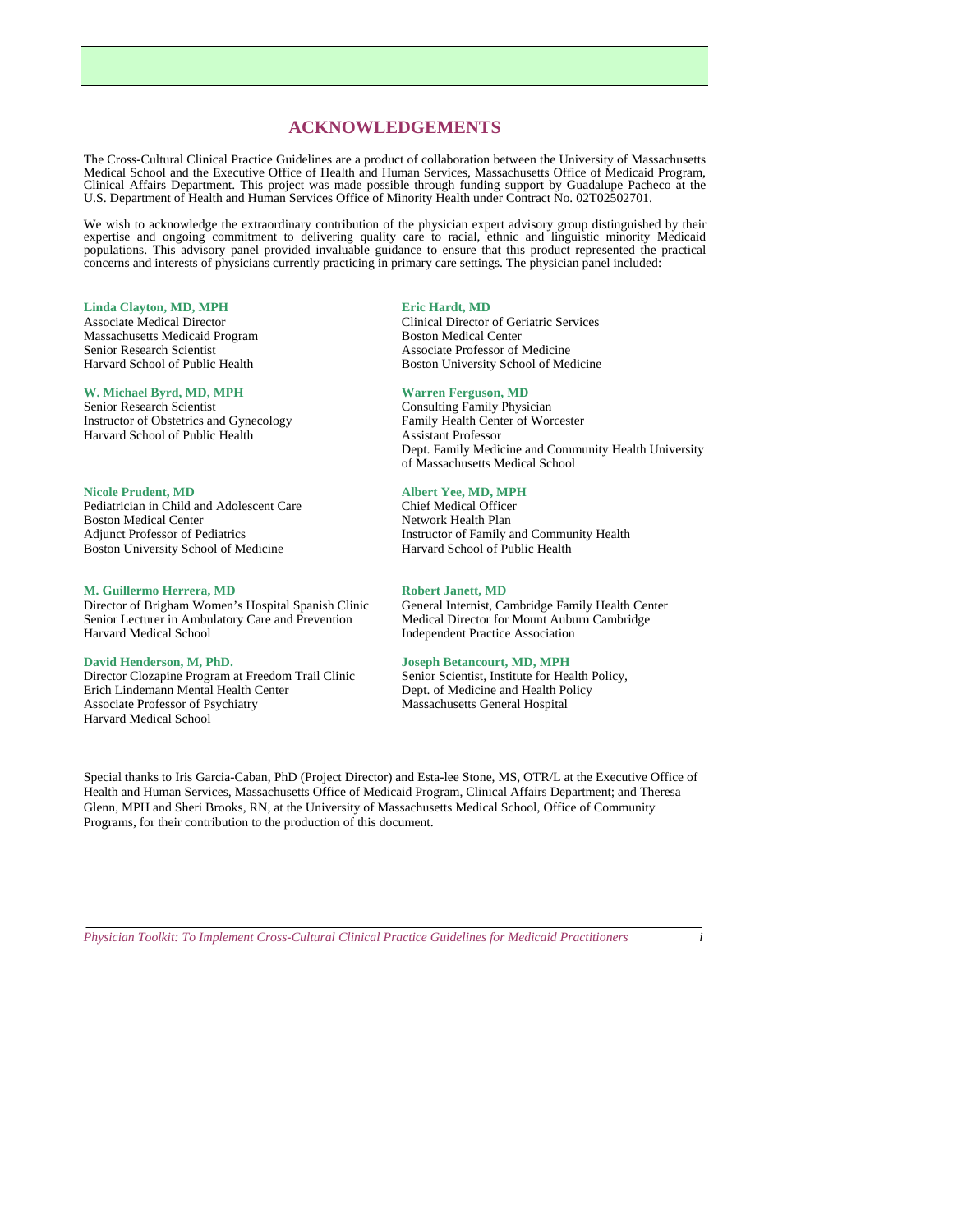# **USING THE TOOLKIT**

# **What is the Purpose of this Toolkit?**

 The objective of this toolkit is to aid providers in practical application of the Cross-Cultural Clinical Practice essential to delivering quality care to culturally diverse populations. Guidelines. It introduces the basic fundamentals of cross-cultural practice and offers steps and processes

## **Who is the Toolkit Designed for?**

This toolkit is tailored for physicians or clinicians who:

- Work in primary-care practice settings that serve culturally diverse Medicaid populations.
- Have participated in some basic cross-cultural training workshop or program.
- Seek to enhance delivery of quality of care across all populations served by their practice.

 The Cross-Cultural Clinical Practice Guidelines offer guiding principles that serve as standards for improving the patient-physician interaction during the clinical encounter. The information contained is intended to be adapted over time.

# **What Does the Content of the Toolkit Contain?**

 This resource is organized into sections that address information relevant to implementing the clinical guidelines as follows:

- Section I introduces the rationale and the guiding principles underlying cross-cultural practice.
- Section II presents an overview of health disparities, and the link between quality and the clinical encounter.
- Section III presents an overview of cultural dynamics influencing the cross-cultural encounter.
- Section IV offers information for applying methods to enhance clinical assessment processes.
- Section V offers information for applying methods to enhance treatment planning and adherence.
- Section VI offers information for applying methods to enhance patient communication.
- • Section VII offers information on factors that can affect decision-making during the cross-cultural encounter.
- Section VIII offers information for improving organizational supports and system tools in practice settings.

 Sections I-III provide overview information, Sections IV-VII includes basic action steps that offer specific based resources) that support content that providers are encouraged to explore. The Toolkit is accompanied by each section of the Toolkit. examples of techniques to select from or build upon over the course of the physician-patient relationship. Each section also provides references to access other materials (in the form of bibliographic reference and weba Provider Curriculum that identifies basic session goals, learning objectives and topic focus areas relevant to

#### **What Does this Toolkit Not Cover?**

 additional resources to complement the contents of the Toolkit and Curriculum. The toolkit is not intended to be a comprehensive reference on cross-cultural medical practice. It does not cover in-depth discussion of cultural competence or diversity issues. Providers are encouraged to seek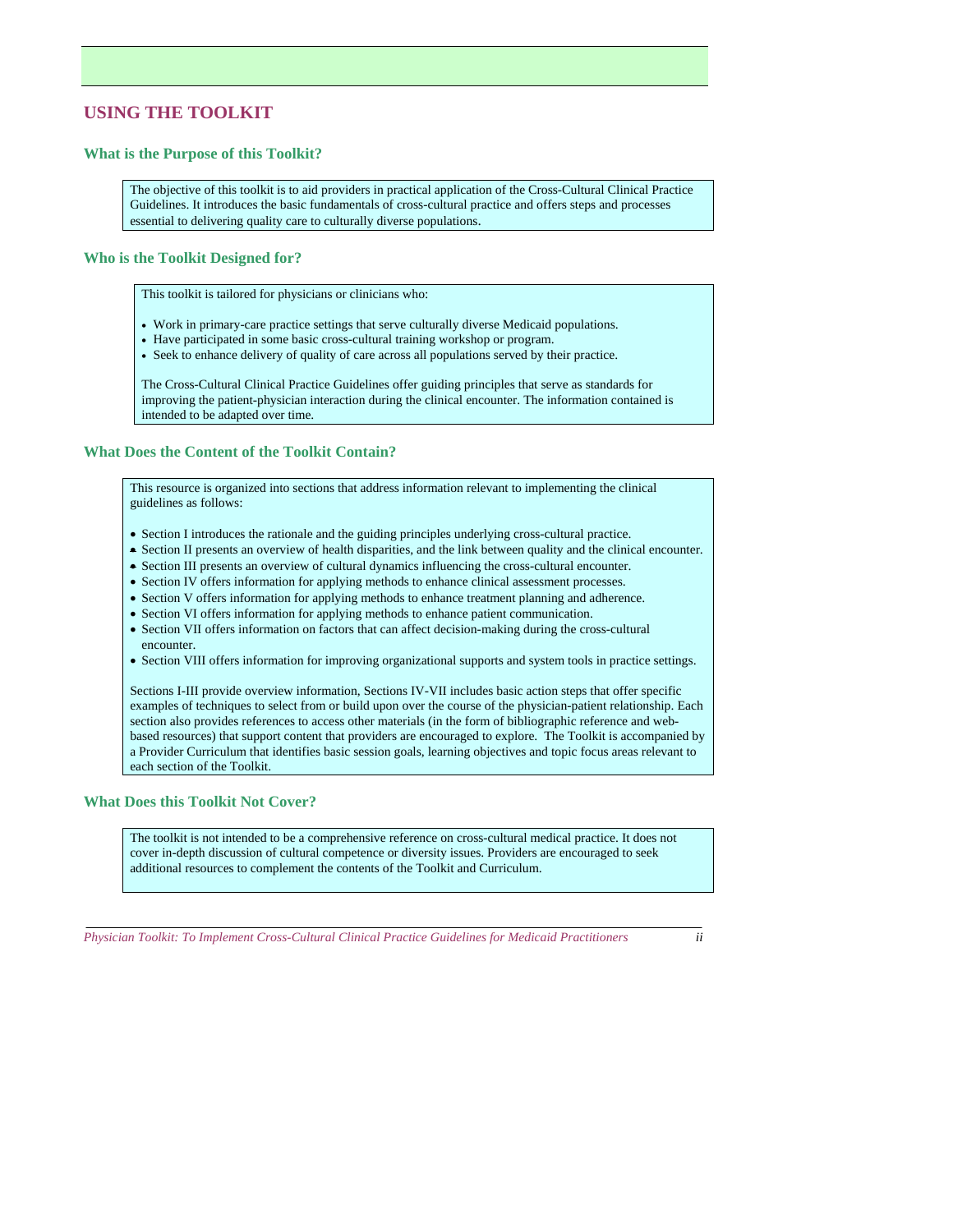# **TABLE OF CONTENTS**

| <b>Section:</b>                             |                                                                                 | Page: |  |
|---------------------------------------------|---------------------------------------------------------------------------------|-------|--|
| I. Introduction and Rationale               |                                                                                 | 1     |  |
| $\sigma$                                    | <b>Changing Demographics</b>                                                    |       |  |
| $\mathbf{o}$                                | <b>Quality Imperative</b>                                                       |       |  |
| $\mathbf{o}$                                | Guiding Principles for Cross-Cultural Clinical Practice                         |       |  |
|                                             |                                                                                 |       |  |
| II. Overview of Health Disparities<br>4     |                                                                                 |       |  |
| $\mathbf{o}$                                | The Link Between Disparities and the Clinical Encounter                         |       |  |
| $\overline{O}$                              | Patient Experiences with Medical Care                                           |       |  |
| $\mathbf{o}$                                | Factors Contributing to Disparate Outcomes                                      |       |  |
| $\sigma$                                    | <b>Additional Resources</b>                                                     |       |  |
| III. Cultural Considerations in Health Care |                                                                                 | 7     |  |
| $\sigma$                                    | Impact of Culture on Health Behaviors                                           |       |  |
| $\overline{O}$                              | Cultural Factors Influencing the Clinical Encounter                             |       |  |
| $\mathbf{o}$                                | Core Cultural Concepts                                                          |       |  |
|                                             |                                                                                 |       |  |
|                                             | <b>IV.</b> Clinical Assessment Processes                                        | 10    |  |
| $\overline{O}$                              | Cross-Cultural Views on Diagnostic and Treatment Practices                      |       |  |
| $\sigma$                                    | <b>Eliciting Patient Views</b>                                                  |       |  |
| $\mathbf{o}$                                | <b>Patient Cultural Assessment</b>                                              |       |  |
| $\mathbf{o}$                                | Sample Case Study 1                                                             |       |  |
| $\overline{O}$                              | <b>Summary Action Points</b>                                                    |       |  |
|                                             |                                                                                 |       |  |
|                                             | V. Treatment Planning and Adherence                                             | 16    |  |
| $\Omega$                                    | Considerations in Treatment Planning<br>Factors Influencing Treatment Adherence |       |  |
| 0<br>0                                      | <b>Negotiating Treatment Adherence</b>                                          |       |  |
| $\overline{O}$                              | <b>Summary Action Points</b>                                                    |       |  |
|                                             |                                                                                 |       |  |
| VI. Patient Communication and Education     |                                                                                 | 20    |  |
| $\sigma$                                    | Cultural Factors Affecting Communication                                        |       |  |
| $\overline{O}$                              | Verbal and Non-Verbal Communication Styles                                      |       |  |
| $\sigma$                                    | Working with Language Barriers                                                  |       |  |
| $\overline{O}$                              | Patient Education During the Medical Encounter                                  |       |  |
| $\mathbf{o}$                                | <b>Summary Action Points</b>                                                    |       |  |
| 24<br><b>VII. Clinical Decision-Making</b>  |                                                                                 |       |  |
|                                             | Factors Affecting Clinical Decision-Making                                      |       |  |
| $\overline{0}$                              | Sample Case Study 2                                                             |       |  |
| $\mathbf{o}$<br>$\sigma$                    | <b>Summary Action Points</b>                                                    |       |  |
|                                             |                                                                                 |       |  |
|                                             | VIII. Organizational Supports and System Tools                                  | 27    |  |
| $\overline{O}$                              | <b>Impacting System Change</b>                                                  |       |  |
| $\mathbf{o}$                                | <b>Quality Improvement Planning</b>                                             |       |  |
| $\mathbf{o}$                                | <b>Interpreter Service Arrangements</b>                                         |       |  |
| $\mathbf{O}$                                | <b>Additional Supports</b>                                                      |       |  |
|                                             |                                                                                 |       |  |
| <b>APPENDICES</b>                           |                                                                                 | 31    |  |
|                                             | A. Sample Patient Cultural Assessment Tool                                      |       |  |
| В.                                          | Summary Evaluation of Case Study 1                                              |       |  |
| C.                                          | Sample Case Examples of Cultural Competence Quality Improvement Plans           |       |  |
|                                             | D. Summary of CLAS Standards                                                    |       |  |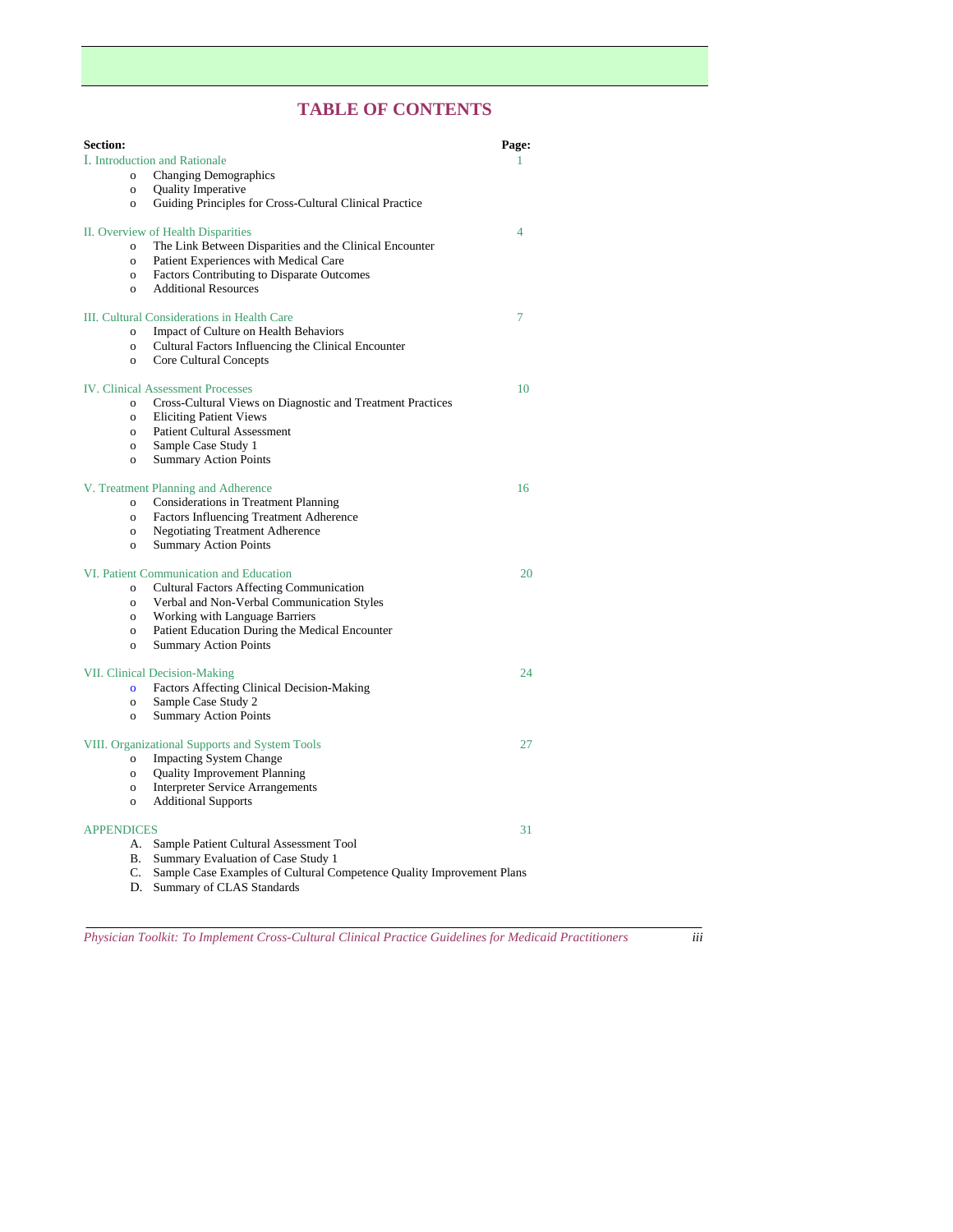# **SECTION I: INTRODUCTION AND RATIONALE**

 While the United States continues to become a more culturally diverse society, so too, has the demand increased for spans, higher morbidity rates and continued lack of access to quality care. medical care delivery that is responsive to multicultural populations. It is expected that by the year 2030, approximately 40 percent of the American population will be comprised of racial and ethnic minority groups. Despite significant medical advances made over the past century to improve health outcomes among the overall population, ethnic minority populations have not benefited from such improvements, as evidenced by their dramatically shorter life

#### **Cross-Cultural Clinical Guidelines: The Quality Imperative**

 two of the six core dimensions of quality. These two dimensions emphasize providing care that is respectful of, and responsive to, individual patient values/preferences, and does not vary in quality based on ethnicity, socioeconomic receive lower quality of care even when controlling for insurance, co-morbidity, education and socioeconomic status. The Institute of Medicine (IOM) report "*Crossing the Quality Chasm*" identifies patient-centered and equitable care as status or geographic location. A more recent IOM report "*Unequal Treatment,*" however, highlights that minorities This report notes that the nature of disparities are complex and involve several levels including health system processes, health care professionals and patients.

 delivery and health outcomes. Yet many guidelines have not focused on issues of patient-centeredness and equity.  quality of care they deliver to diverse populations. Current trends point to the use of clinical practice guidelines as one means to improve the quality of patient-care Consequently, the cross-cultural clinical practice guidelines were developed to assist practitioners in improving the

 *A key goal of the cross-cultural clinical practice guidelines is to provide guiding principles for improving patient-centered care as a means of reducing disparities in access and health outcomes among diverse populations. The primary objectives are to:* 

- beliefs, behaviors and expectations for care. • Improve skills for gathering information related to those factors that influence a patient's health values,
- Develop clinically effective treatment plans that are compatible with a patient's values, preferences and needs.
- Increase awareness of individual and institutional factors influencing clinical decision-making processes that affect outcomes of care.
- Improve communication that promotes a doctor-patient relationship based on mutual respect and trust.

 The guidelines have been written for primary care practitioners serving racial, ethnic and linguistically diverse designed to enhance existing physician skill sets for meeting the above stated objectives. The statements were developed through extensive review of the medical literature and in consultation with a team of primary care physicians in better patient outcomes. Medicaid populations through a variety of outpatient settings. The guidelines are comprised of a set of statements representing a variety of practice specialties and experienced in delivering care to diverse Medicaid populations. The guidelines place emphasis on directives aimed at influencing practitioner behavior to refine current processes that result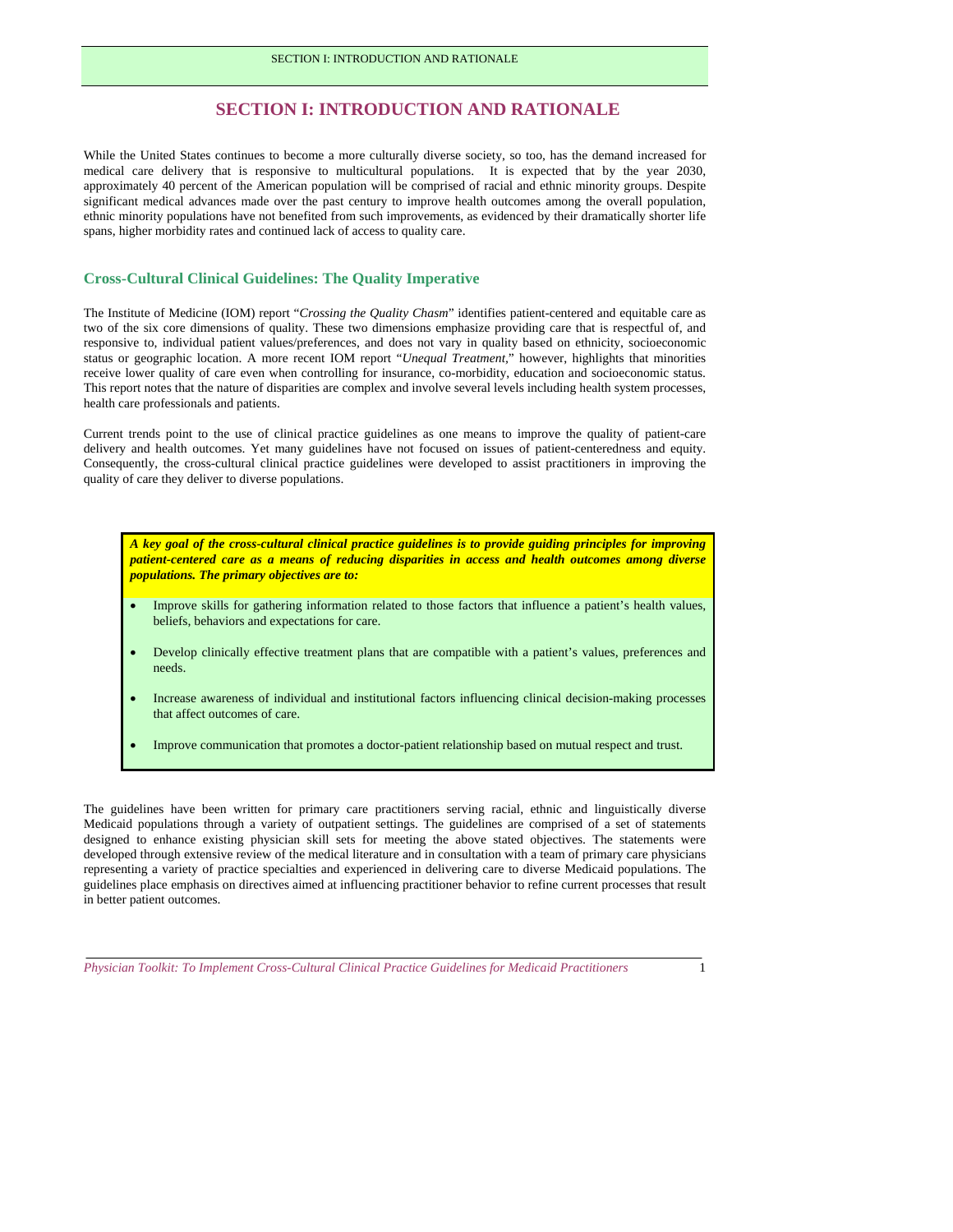# **Guiding Principles for Cross-Cultural Clinical Practice Guidelines**

agreeable treatment plan during the cross-cultural encounter. The clinical guidelines are comprised of 10 statements that highlight the processes and skill sets necessary for physicians to effectively obtain an adequate medical history, ensure an accurate diagnosis and develop a mutually

The statements are intended to be used as a package to affect the entire spectrum of care including the individual, interpersonal and institutional aspects of patient care. They are as follows:

# 1. **Elicit the patient's views on illness and treatment practices to understand his or her health values,**  4. **Identify a range of treatment goals for a given medical condition that can be mutually satisfactory and**  5. **Identify the social and environmental factors that may potentially interfere with adherence to treatment**  6. **Work collaboratively with the patient to negotiate treatment plans that incorporate aspects of the**  8. **Utilize patient education strategies during the clinical encounter that take into consideration literacy, The 10 Guiding Principles particular concerns and expectations for care.**  Assess the cultural norms, values and customs that influence the patient's health seeking behaviors, **practices and expectations for the physician-patient relationship.**  3. **Assess the patient's environmental context to determine what social experiences and resources may be affecting illness behaviors or health-seeking practices. take into account the patient's cultural health beliefs, practices, norms, customs and traditions. goals. biomedical model while integrating cultural concepts for treating illness familiar and important to the patient.**  7. **Develop communication skills that are respectful of the patient's cultural norms, values and language to facilitate empathy in the clinical encounter. cultural appropriateness and language concordance.**  9. **Acknowledge that personal, professional and institutional factors can affect aspects of clinical decisionmaking which, in turn, may lead to disparities in care.**

 **delivering clinically appropriate and culturally responsive care.** 10. **Take proactive steps to adapt institutional and system processes that support clinical practice aimed at** 

 The guidelines emphasize promoting skill sets for establishing a doctor-patient relationship based on respect and current practice and taking actions to continually modify care delivery processes. empathy for cultural and racial diversity as the basis for exchange and engendering trust. In addition, they offer a framework to avoid the pitfalls of stereotyping and generalizing about subgroup beliefs, practices and behaviors. Practitioners must recognize that developing knowledge and skills to deliver patient-centered care to culturally diverse populations is an ongoing developmental process that requires gaining a certain level of awareness, reflecting on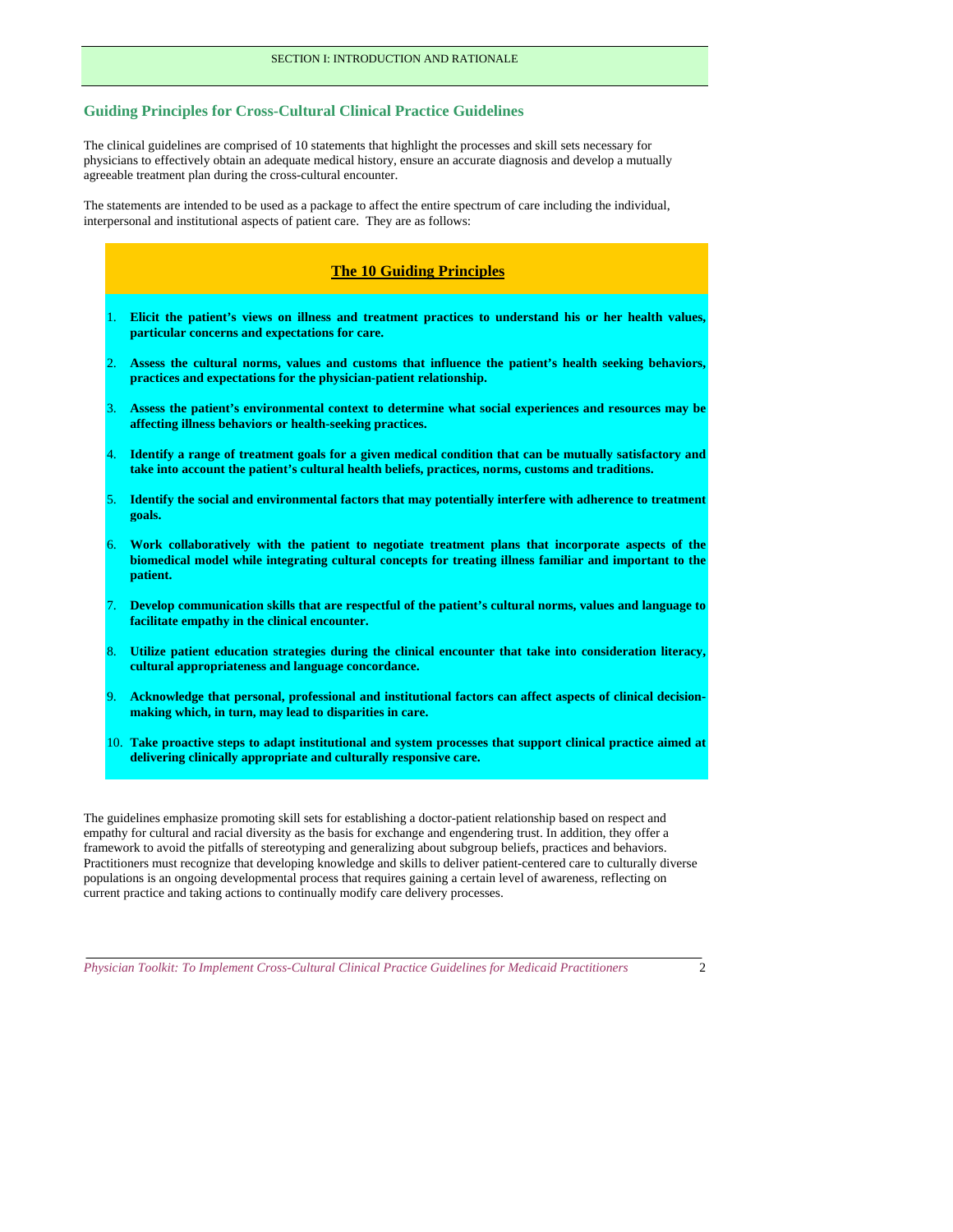*The statements are intended to serve as standards to strive towards and are best adapted over time.* 

 *Practitioners may choose to customize the guidelines depending on the predominant cultural characteristics of patients served by their practice settings.* 

 consistent with national standards for Cultural and Linguistically Appropriate Services (CLAS) in health care settings. behaviors and resources of the physicians within the organization, but also on creating a practice environment that is committed to reducing barriers to guideline use. An important component of these guidelines require that practitioners have organizational and system supports The successful adoption of Cross-Cultural Clinical Practice Guidelines not only depends on the knowledge, attitudes,

 It is recommended that each practice setting provide training and establish interdisciplinary teams to share responsibility in adopting the use of the guidelines. Training can be tailored to the type of patient practice, level of are addressed throughout the content of this Toolkit. A Provider Curriculum to orient practitioners in implementing knowledge and experience of physicians within a given setting. Strategies for practical application of these guidelines these guidelines is included as a companion guide to this Toolkit.

### **REFERENCES**

 Department of Health and Human Services. *National Standards for Culturally and Linguistically Appropriate Services (CLAS) in healthcare.*  Final Report. Washington, DC: DHHS, Office of Minority Health; 2001.

Eddy D. Guidelines for policy statements: the explicit approach. *Journal American Medical Association 1990; 263*(16):2239-2241.

Evidence Based Health Care Work Group. *Implementing Evidence-Based Health Care*. Recommendations based on Community Health Centers Experiences; 2001. Available: www.qmnetwork.org. [2002].

Farquhar D. Recipes or roadmaps? *Canadian Medical Association Journal 1997; 157*(4):403-404.

Institute of Medicine. *Crossing the Quality Chasm. A New Health System for the 21<sup>st</sup> Century*. Committee on Healthcare in America; 2001; Washington, DC: National Academy Press.

 Institute of Medicine. *Unequal Treatment. Confronting Racial and Ethnic Disparities in healthcare*. Committee on understanding and eliminating racial and ethnic disparities in health care. Washington, DC: National Academy Press.

 Lillie-Blanton M, Correa A. *In the Nations Interest: Equity in Access to Health Care.* Summary Report. Washington, DC: Joint Center for Political and Economic Studies; 1995.

Waidmann T, Ragins S. Racial and Ethnic Disparities in Healthcare Access and Utilization: An examination of state variation. *Medical Care Research and Review* 2000*; 57*(supplement 1):55-84.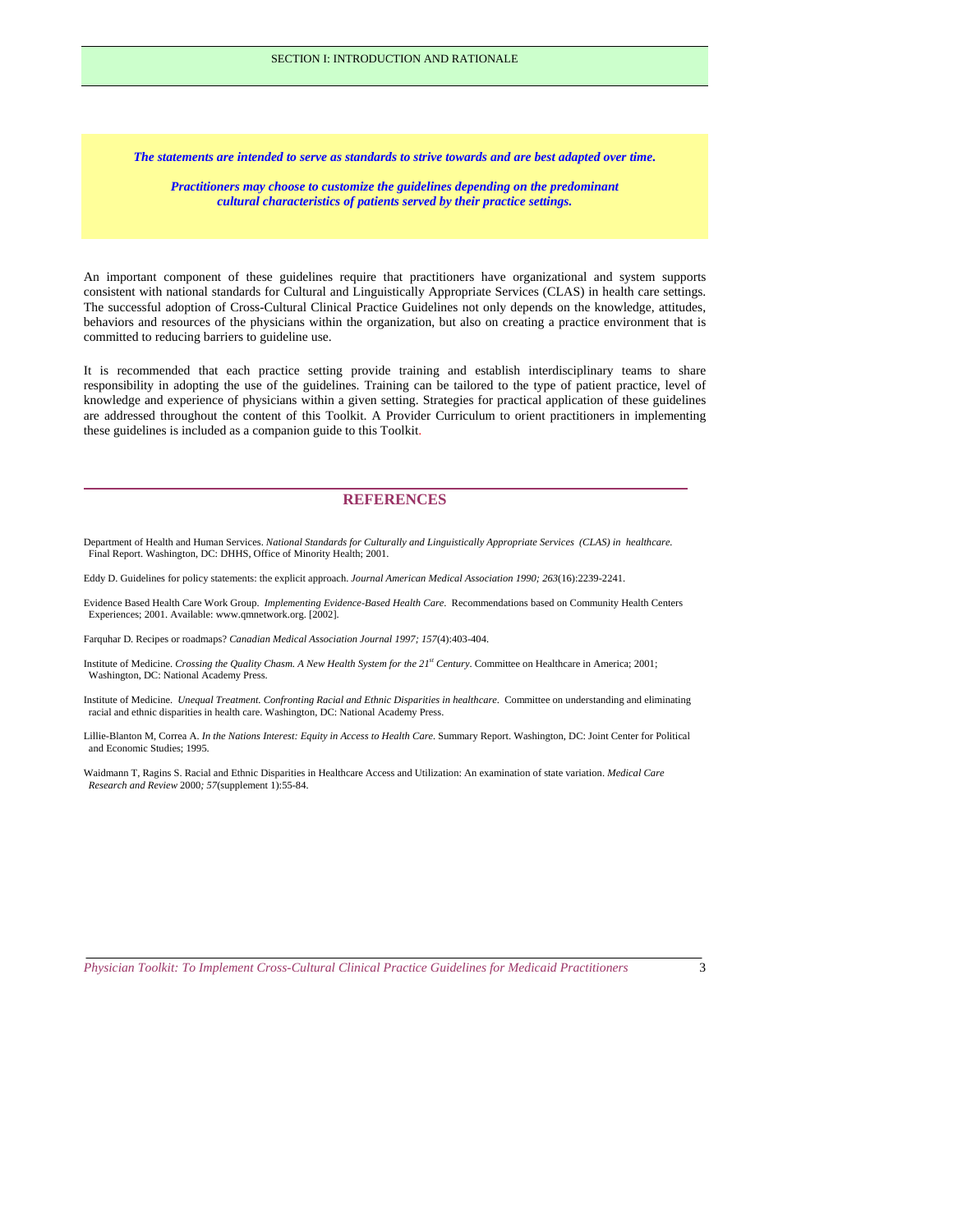# **SECTION II: OVERVIEW OF HEALTH DISPARITIES**

 and ethnic minority populations despite scientific advances in medical technology, health promotion and disease and institutional factors that have evolved over time. This section provides a brief overview of some factors that have Significant disparities in health status, delivery of health services and outcomes of care continue to persist among racial prevention efforts. The nature of disparities is quite complex and has long been embedded in historical, social, political bearing on health disparities.

#### **The Link between Disparities and the Clinical Encounter**

 Ethnic minorities experience a higher incidence and prevalence of chronic health conditions, preventable hospitalizations, and morbidity and mortality rates compared to Whites. Although approaches to addressing disparities has been aimed at changing patient behaviors, emerging studies suggest that disparities may also be linked to physician and institutional behaviors.

- males that White males and 65% higher for Black females than White females; High blood pressure patient's race and gender have been shown to • *Heart disease* is known to be higher among Black is nearly 40% higher in Blacks than in Whites. A influence a physician's decision to refer for cardiac catheterization after controlling for socioeconomic status, insurance and clinical symptoms (Schulman et al, 1999).
- • *Diabetes* in Black, Hispanic and American Indian than Whites. Yet Blacks are less likely to be communities is 2 to 4 times greater than in White communities. Diabetic nephropathy, kidney failure and liver failure are 3-7 times higher among Blacks, Mexican Americans and American Indians referred for renal transplants and offered optimal treatment less frequently than Whites (Cummings et al, 1995).
- these groups have lower survival rates for specific types of cancers than Whites. Evidence-based • *Cancer* mortality rates are not only higher among Black, Hispanic and Vietnamese Americans but studies suggest that differences in how physicians manage cancer based on a patient's race contributes to lapses in optimal cancer care that result in lower survival rates among Blacks (Bach et al, 1999; King and Brunetta, 1999).
- fractures. Studies suggest that differences in pain management and analgesic use relates to failure on the part of physicians to recognize presence of pain in patients who are culturally different from • Hispanics are twice as likely as non-Hispanic Whites to receive no pain medication for long bone themselves (Todd et al, 1993).
- major therapeutic hospital procedures for a Blacks and Hispanics may be due to physician bias of patient race or gender (VanRyn and Burke, • Black and Hispanic patients are less likely to receive number of conditions Differential use of diagnostic and therapeutic hospital procedures for 2000).
- more negatively than they perceive White patients. Physicians also tend to perceive patients of low socio-economic status (SES) more negatively than • Physicians tend to perceive patients of other races those of upper SES. These socio-demographic characteristics are associated with a physician's assessment of a patient's intelligence, likelihood of risk behaviors and ability to adhere to medical advice (VanRyn and Burke, 2000).
- rooms (ER) as their regular or primary source of care. Approximately 6.6% of visits among Whites occurred in the ER compared to 7.8% for African • Ethnic minorities are more likely to use emergency American and 9.6% for Latinos (Harris, Andrews and Elixhauser, 1997).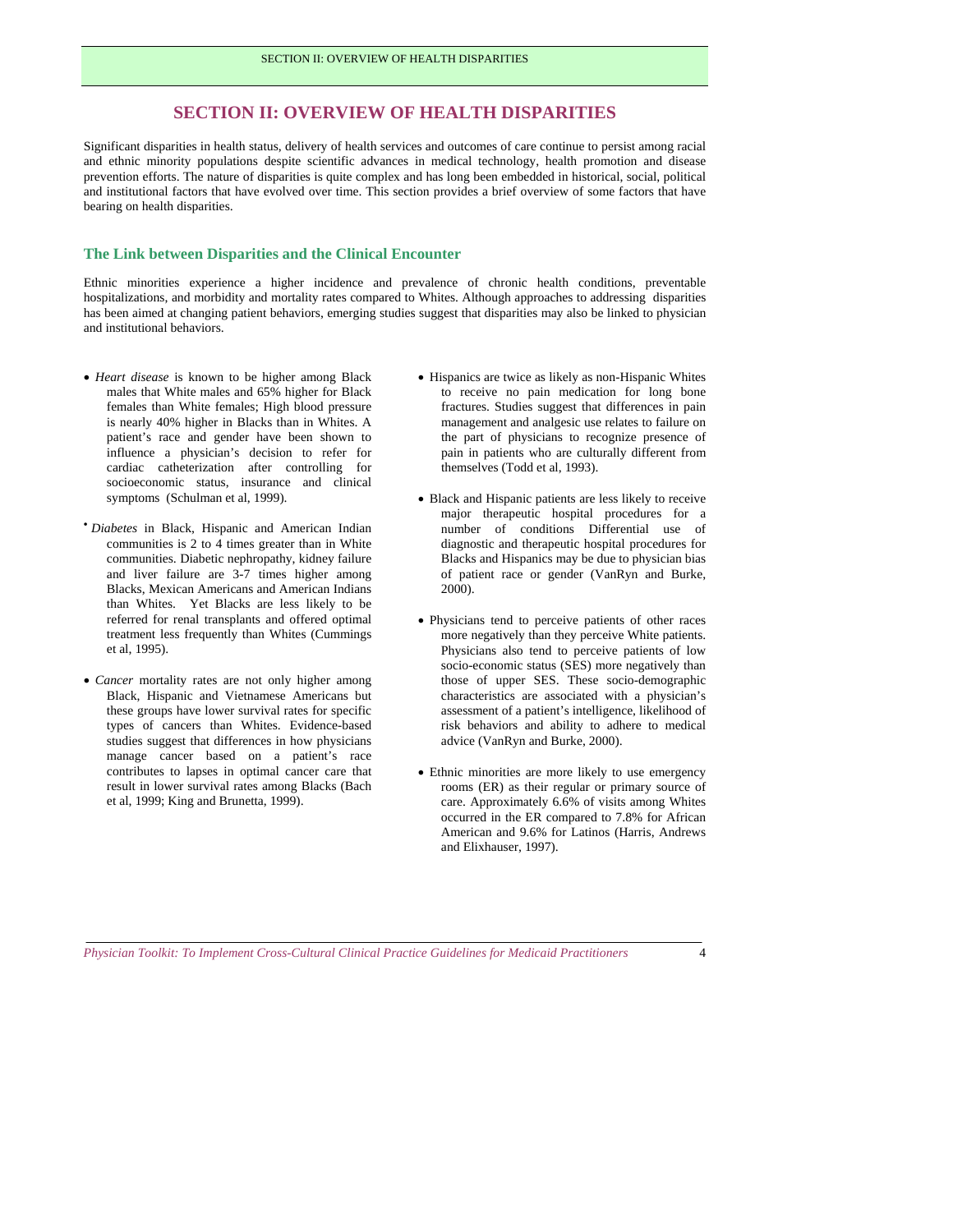physician, institutional and health care system behaviors. While these disparities can be explained by various social, cultural, economic and environmental determinants, the IOM Report on "Unequal Treatment" highlights that delivery of quality care remains a product of the relationship between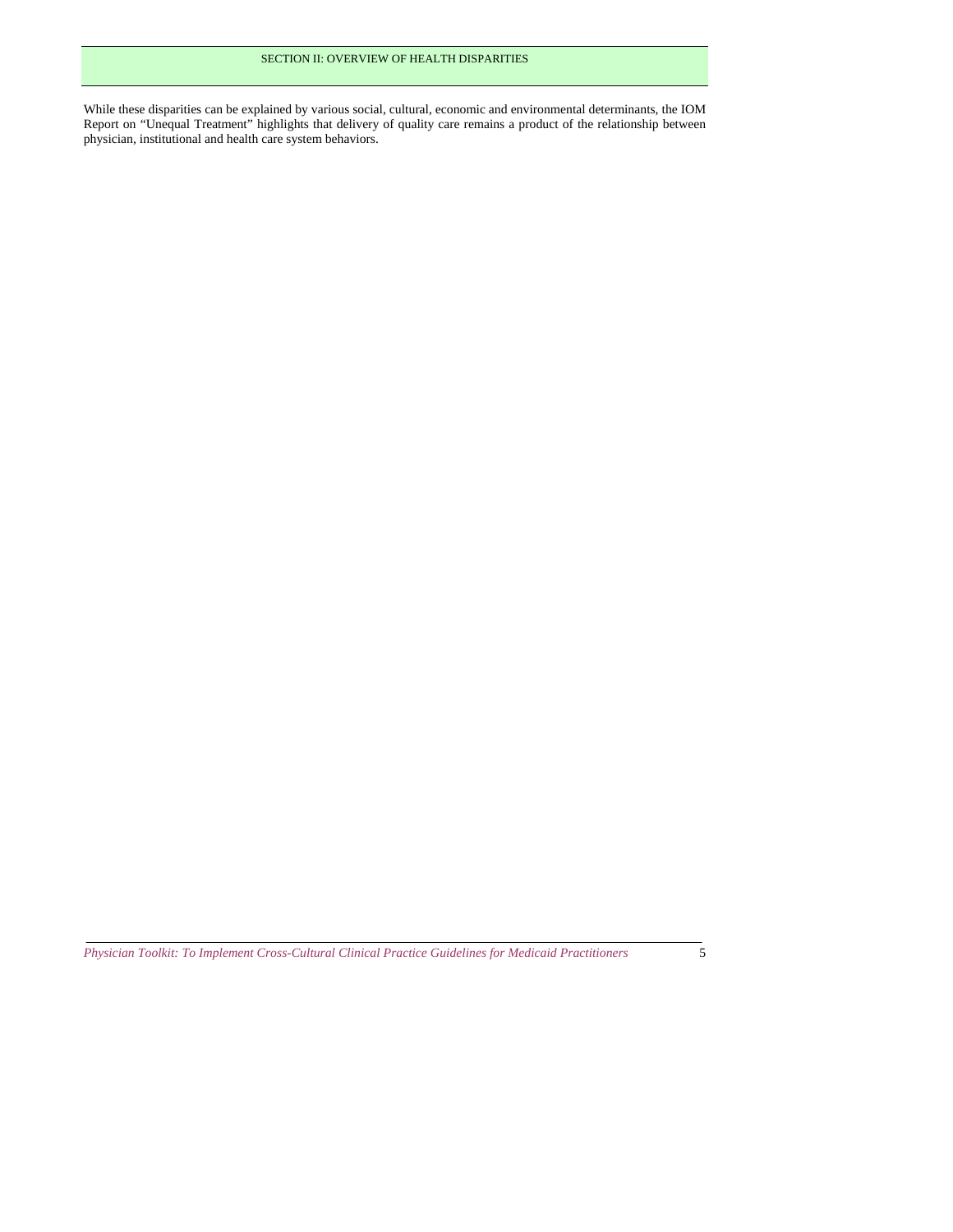## **Patient Experiences with Clinical Encounter Medical Care System**

 According to national surveys, ethnic minority patients also face difficulties in accessing quality care and communicating with physicians, and report negative experiences with the medical care system (Kaiser Family Foundation, 1999; Collins et al, 2002).

- rudely, talked down to or ignored) during a health care visit and felt this was related to aspects of • Blacks (16%) and Hispanics (18%) were most likely to feel they had *been treated with disrespect* (spoken to communication.
- • Asians were least likely to feel that their doctor *understood their background and values* and were more likely to report that their doctor looked down on them because of their culture.
- them, or having questions but not asking them during the visit. • Black, Hispanic and Asian patients reported having more *communication problems* during doctors visits compared to Whites such as not fully understanding their doctor, feeling that their doctor did not listen to
- much compared to 24% of Whites and 27% of Asians. Among those who visited a doctor or hospital, 1 in 4 reported ignoring medical advice because they disagreed with the doctor. • One in three Blacks (30%) and 41% of Hispanics report that *complying with treatment plans* would cost too

 reported ignoring medical advice because they disagreed with the doctor. As a result of these experiences, ethnic minority groups feel less involved in their health care decisions, report ignoring medical advice because they disagreed with their doctor and are less likely to comply with treatment plans.

## **Factors Contributing to Disparate Outcomes**

Several factors are viewed as contributing to these disparate outcome:

- agreement in treatment or care regimens; language barriers; familiarity with U.S. medical system, education or literacy levels; lifestyle behaviors related to dieting, obesity, smoking, physical activity, alcohol intake; and services and in turn seeking care at a chronic stage of disease. 1) *Patient level factors* that include differences in cultural health beliefs and practices that may lead to lack of lower socioeconomic status that impose constraints for adapting lifestyle changes, accessing preventive
- bias about patient groups that influence decision-making processes about diagnostic procedures or referrals 2) *Physician level factors* may also include lack of training in cultural competency, stereotyping, prejudice and that can affect access to optimal care or patient care management.
- 3) *Organizational systems* deficient in the tools and resources needed to support clinical care processes to diverse populations.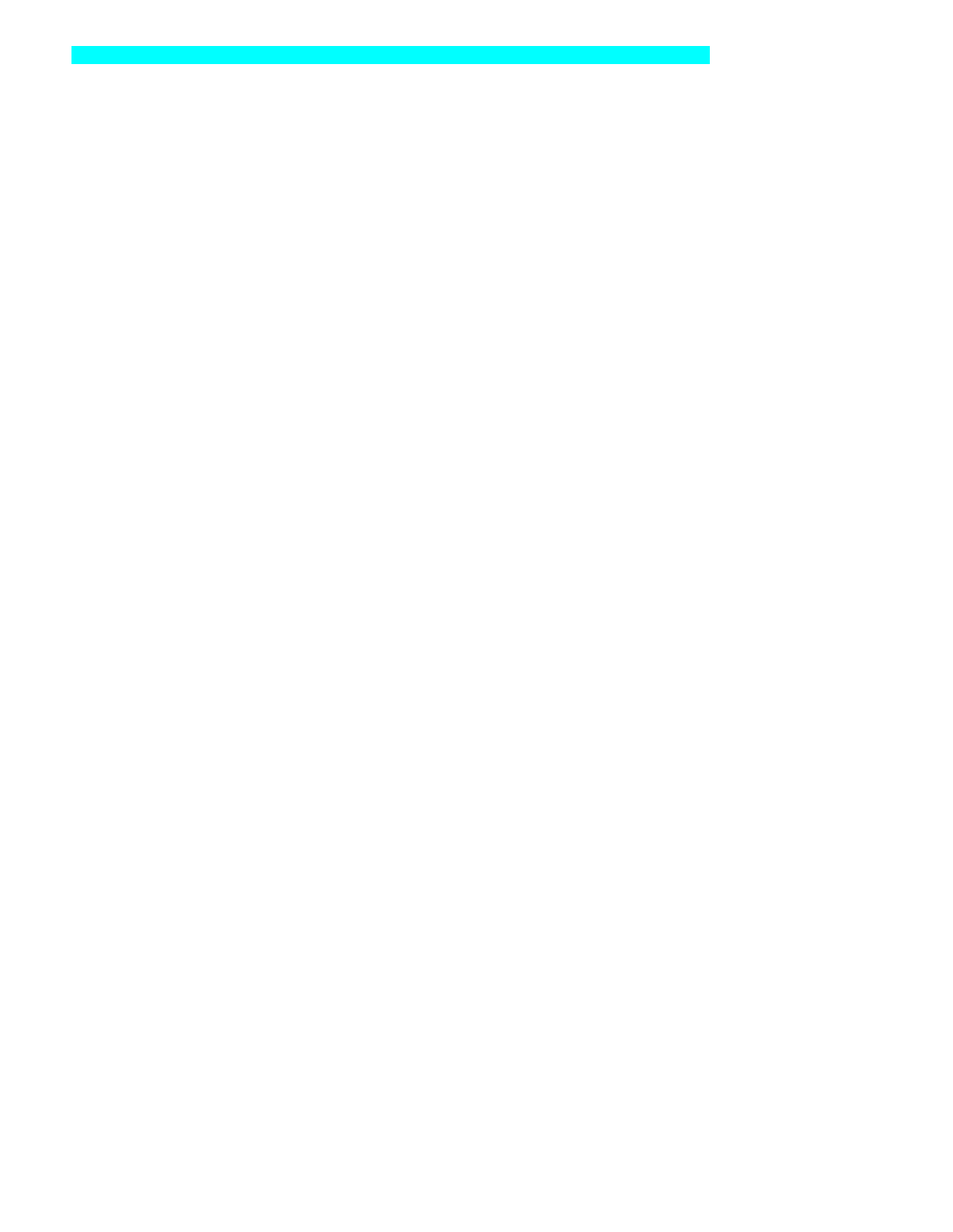### *MODULE 7: ORGANIZATIONAL SUPPORTS AND SYSTEM TOOLS*

| <b>Session Goal:</b>                                       | Learning Objectives: | <b>Topic Areas:</b>                                                                                                                                    |
|------------------------------------------------------------|----------------------|--------------------------------------------------------------------------------------------------------------------------------------------------------|
| <b>Improve Organizational</b><br>Supports and System Tools |                      | • National CLAS Standards<br>• Interpreter Service Arrangements<br>• Quality Improvement Planning and<br>Monitoring<br>• Other Organizational Supports |

### **Overview**

 medical training, legal or financial incentives, regulatory bodies and characteristics of the patient population served is an exercise in futility. The successful adoption of clinical practice guidelines not only depends on the culture, practice settings serving culturally diverse populations. The current literature points to specific recommendations in the While substantial literature focuses on the development of clinical practice guidelines, an area often neglected, yet of critical importance, is adoption of these guidelines into practice settings. Several factors are said to impede the adoption of clinical practice guidelines, including characteristics related to the system environment such as the habits, customs and beliefs of peers, provider background and (Davis & Taylor-Vaisey, 1997; James, 1995; Weber, 2000). Davis and Taylor-Vaisey (1997) suggest that the creation of clinical practice guidelines without attention to how the system environment or practice setting is going to implement them knowledge, attitudes, behaviors and resources of the clinicians within the organization, but also requires multi-level strategies that aim to train physicians, change clinician behavior and create an organizational culture that is committed to reducing environmental barriers to guideline use (Davis & Taylor Vaisey, 1997; IOM, 2001a). Adopting cross-cultural clinical practice guidelines requires attention to enhancing system/office features that can support clinicians in modifying area of physician training, workforce concordance, interpreter services, patient education materials, data collection and community networking.

#### **I. Improving Organizational Supports**

 meeting this learning objective can address: The aim of this session is to identify system factors that can support cross-cultural practice. The minimum topic areas for

#### **a) Review of Standards and Policies Related to Reducing Disparities in Healthcare**

- National CLAS Standards 1 14.
- Additional organizational supports relevant to physician practice (see Section VIII of the Toolkit).

#### b) Interpreter Service Arrangements

- Title VI Regulations.
- CLAS Standards  $4-7$ .

### **C) QUALITY IMPROVEMENT PLANNING**

 Quality is culturally defined and rooted in a value system that constitutes a set of cultural rules and expectations. Concepts of quality are first and foremost culturally bound constructs that depend on the rules that are valued within a particular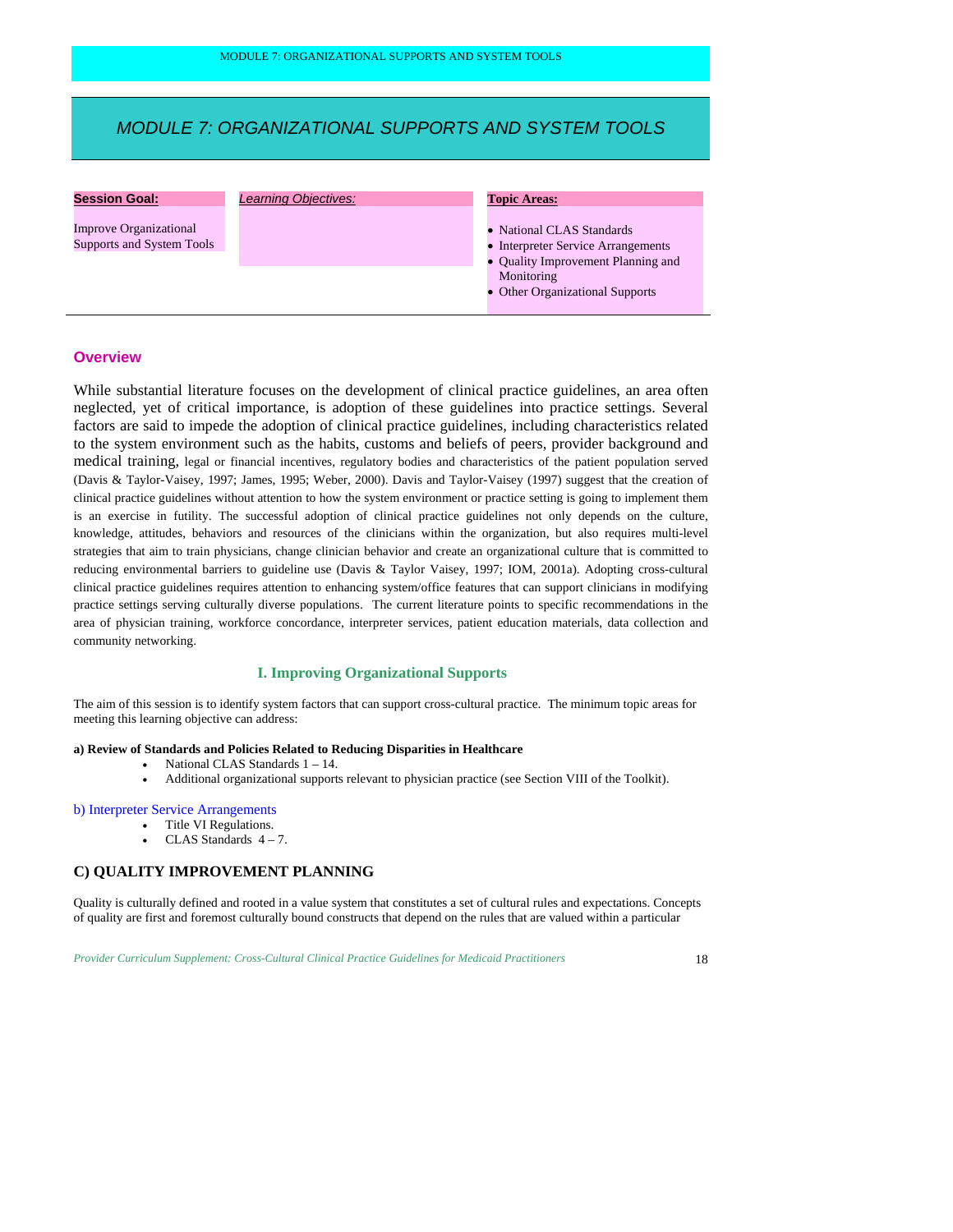group or society and what is considered quality or competence in one group is not applicable in another (Donabedian, 1988).

 decisions to improve the problem at hand (Nolan, 1998). They provide an opportunity to test an idea about a change and to larger scale or into day-to-day operations. Improvement models use a logical sequence of steps to guide participants Quality improvement models are based on trial and learning approaches to systematically build knowledge and make learn what actually leads to improving the systems performance in a process or outcome. Trial and learning approaches are best carried out through small-scale efforts in consecutive test cycles to determine whether they can be implemented on a through the "test and learn" process by using Plan-Do-Study-Act or PDSA cycles.



The PDSA logic presents the framework to guide the components and steps of the plan to inform that learning process as follows:

| 1) Project Aim: What are you trying to accomplish?                                                    |                                                                                                                                                                                                                              |  |  |
|-------------------------------------------------------------------------------------------------------|------------------------------------------------------------------------------------------------------------------------------------------------------------------------------------------------------------------------------|--|--|
|                                                                                                       |                                                                                                                                                                                                                              |  |  |
| ▫                                                                                                     | Identify a goal relevant to improving an aspect of quality that contributes to reducing disparate outcomes of<br>care in quantifiable terms.                                                                                 |  |  |
| ▫                                                                                                     | State how this goal will move you towards improving outcomes of clinical care for a targeted subgroup<br>population.                                                                                                         |  |  |
| Specify what data sources were used to both identify and decide on this QIP goal as a priority.<br>o. |                                                                                                                                                                                                                              |  |  |
| 2) Baseline Measures: How will you know that change is an improvement?                                |                                                                                                                                                                                                                              |  |  |
| ▫                                                                                                     | Identify existing clinical data stratified by race, ethnicity and language (ex: diabetes, asthma, maternity process<br>indicators, patient satisfaction, interpreter services, etc.) reported to Medicaid or other insurers. |  |  |
| ▫                                                                                                     | Identify the baseline measures that will tell you that improvement is actually taking place.                                                                                                                                 |  |  |
| ▫                                                                                                     | Set numeric goals for improving that baseline measure as (or when) it becomes available.                                                                                                                                     |  |  |
|                                                                                                       | 3) Changes: What intervention can be made that will result in improvement?                                                                                                                                                   |  |  |
| ▫                                                                                                     | Identify root causes underlying the problem/area you are trying to improve. (Why is it a problem, what<br>processes are involved, what systems underlie those processes?)                                                    |  |  |
| ▫                                                                                                     | Describe proposed change you have chosen to test/implement. Clarify how this intervention will assist in<br>meeting your goal.                                                                                               |  |  |
| 4) Results: How did measures change?                                                                  |                                                                                                                                                                                                                              |  |  |
| ▫                                                                                                     | Describe what data and measures relevant to the aim will be analyzed.                                                                                                                                                        |  |  |
| ▫                                                                                                     | How do you plan to communicate your findings (ex: in graphs, charts, tables, etc.)?                                                                                                                                          |  |  |
| ▫                                                                                                     | Describe data relevant to effects of intervention and measures, including intermediate steps influencing the<br>overall measure and what factors prove how well the intervention works.                                      |  |  |
|                                                                                                       | 5) Evaluation: What next steps can be taken to improve on change made?                                                                                                                                                       |  |  |
| ▫                                                                                                     | Describe how end results will be used to improve goal attainment.                                                                                                                                                            |  |  |
| ▫                                                                                                     | State how end results will be used to modify change in process.                                                                                                                                                              |  |  |
| ▫                                                                                                     | Describe follow-up activities that will be planned for continued improvement (ex: number of test cycles, etc.).                                                                                                              |  |  |

#### **RESOURCES TO FACILITATE DISCUSSION**

Refer to Curriculum Appendix A: Module 1 Handout (CPG Statement 10).

Refer to Section VIII of the Toolkit.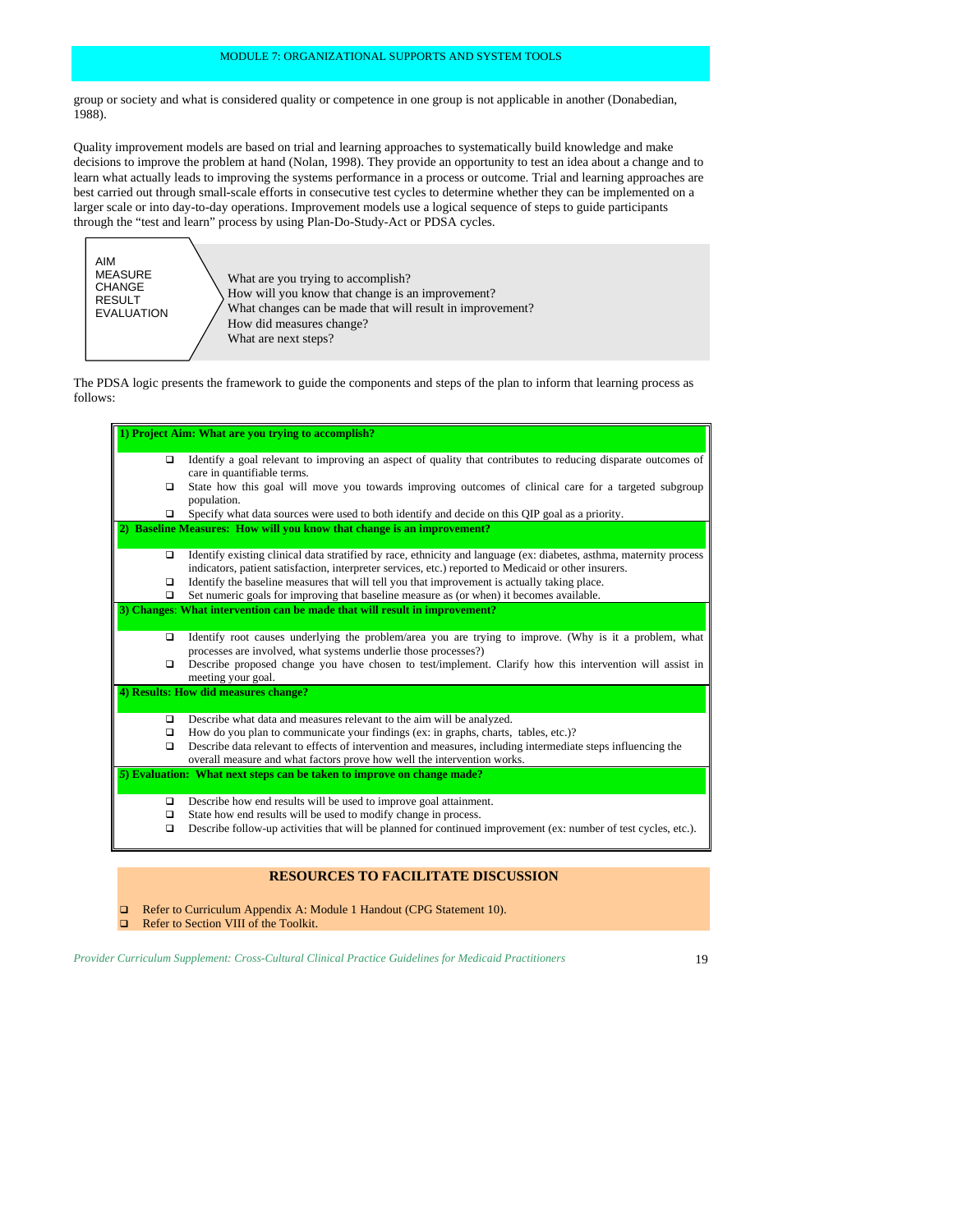- □ Refer to Appendix G of Toolkit to review CLAS Standards.
- Refer to Toolkit Appendix E for sample QIP plans.
- $\Box$  Refer to Curriculum Appendix E (Case Study Roster) and identify a system process intervention that can enhance clinical care processes for case selected.
- Refer to http://www.usdoj.gov to track Executive Order no. 13166, Improving Access to Services for Limited English Speaking Persons.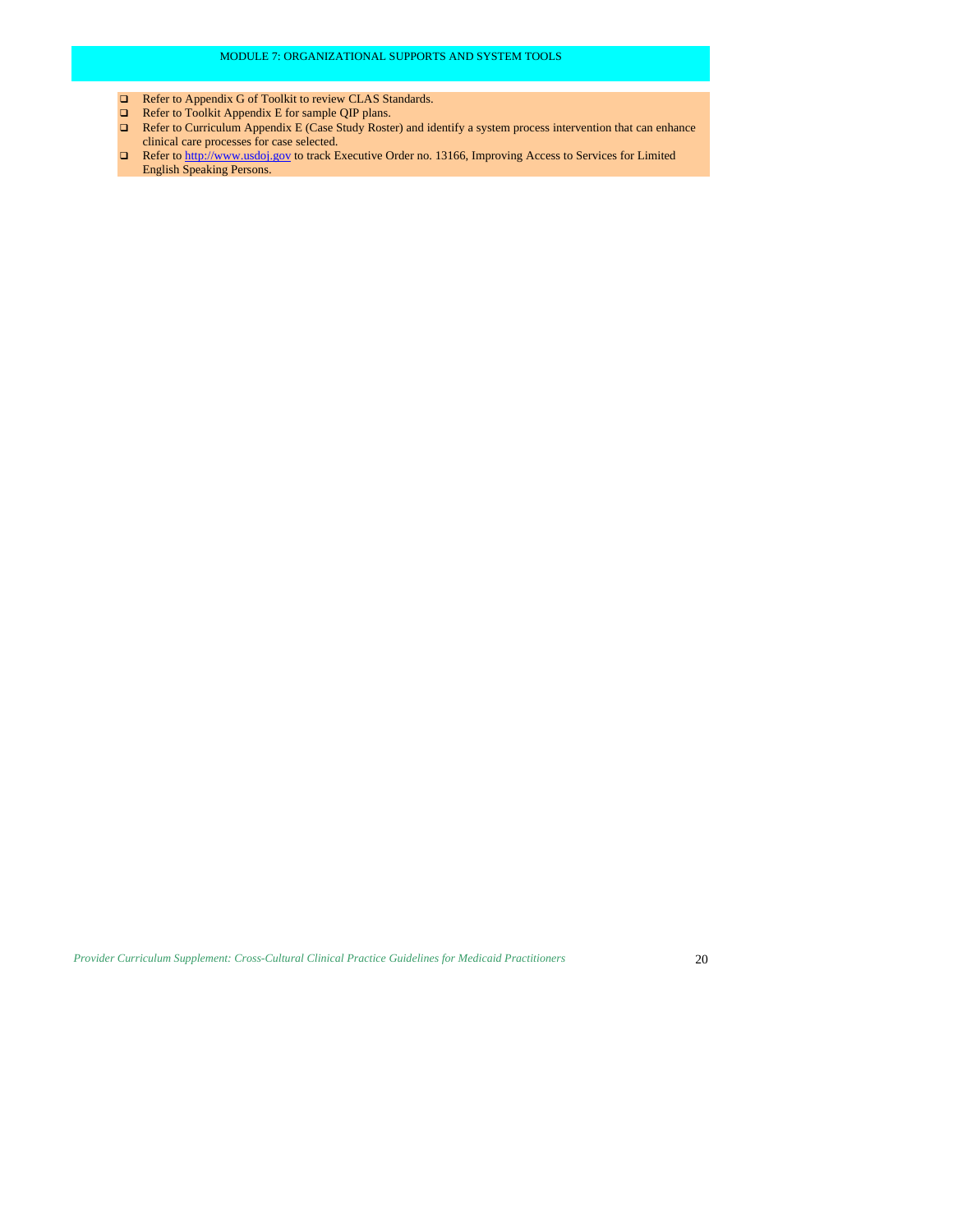### APPENIDIX A

# *APPENDIX A: MODULE 1 HANDOUT*

|    | Cross-Cultural<br><b>Clinical Practice Guideline Statements</b>                                                                                                                                                         |
|----|-------------------------------------------------------------------------------------------------------------------------------------------------------------------------------------------------------------------------|
|    | $\diamond \diamond \diamond \diamond$                                                                                                                                                                                   |
|    | 1. Elicit the patient's views on illness and treatment practices to understand his or her health values,<br>particular concerns and expectations for care.                                                              |
| 2. | Assess the cultural norms, values and customs that influence the patient's health-seeking behaviors,<br>practices and expectations for the physician-patient relationship.                                              |
|    | 3. Assess the patient's environmental context to determine what social experiences and resources may be<br>affecting illness, behaviors or health-seeking practices.                                                    |
|    | 4. Identify a range of treatment goals for a given medical condition that can be mutually satisfactory<br>and take into account the patient's cultural health beliefs, practices, norms, customs and traditions.        |
|    | 5. Identify the social and environmental factors that may potentially interfere with adherence to<br>treatment goals.                                                                                                   |
|    | 6. Work collaboratively with the patient to negotiate treatment plans that incorporate aspects of the<br>biomedicine while integrating cultural concepts for treating illness familiar and important to the<br>patient. |
|    | 7. Develop communication skills that are respectful of the patient's cultural norms, values and language<br>to facilitate empathy in the clinical encounter.                                                            |
|    | 8. Utilize patient-education strategies in the clinical encounter that take into consideration literacy, cultural<br>appropriateness and language concordance.                                                          |
|    | 9. Acknowledge that personal, professional and institutional factors can affect aspects of clinical decision-<br>making which, in turn, may lead to disparities in care.                                                |
|    | 10. Take proactive steps to adapt institutional and system processes aimed at delivering clinically<br>appropriate and culturally responsive care.                                                                      |
|    | ◈◈◈◈                                                                                                                                                                                                                    |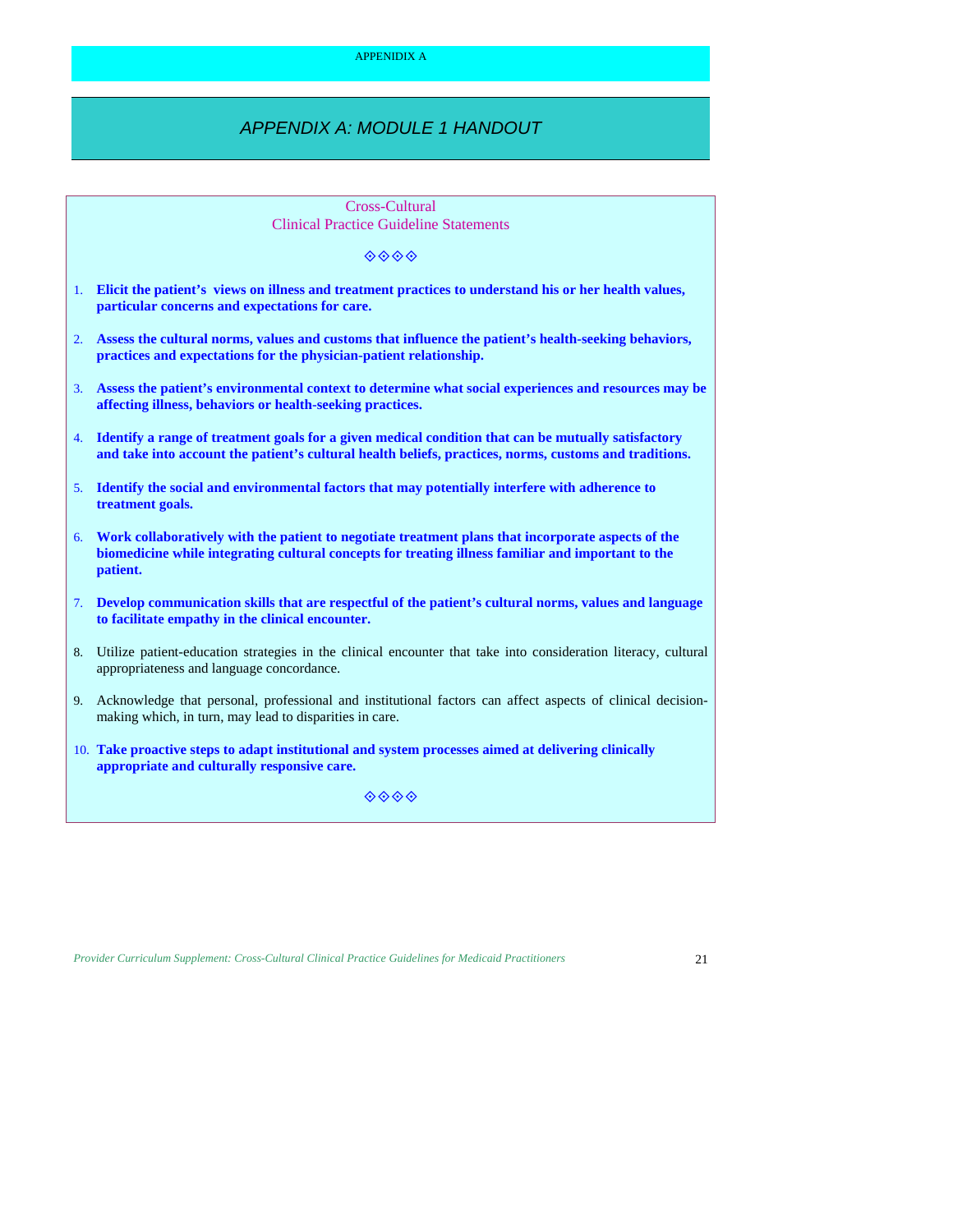## *APPENDIX B: MODULE 2 HANDOUT*

### **Cultural Dynamics Influencing the Clinical Encounter**

| <b>American/Western Cultures</b>                                                                                                                                                                                                                                                               | <b>Concepts</b>                                            | <b>Non-Western Cultures</b>                                                                                                                                                                                                                                                                                                          |
|------------------------------------------------------------------------------------------------------------------------------------------------------------------------------------------------------------------------------------------------------------------------------------------------|------------------------------------------------------------|--------------------------------------------------------------------------------------------------------------------------------------------------------------------------------------------------------------------------------------------------------------------------------------------------------------------------------------|
| • Health is the absence of disease.<br>•Disease/illness results from exposure to pathogens,<br>hematological or environmental factors.                                                                                                                                                         | <b>Core Health</b><br><b>Beliefs</b>                       | . Health is a state of harmony within body, mind,<br>spirit, family, community & outside world.<br>•Illness results from body imbalances (hot/cold;<br>ying/yang).<br>•Illness results from God's will or supernatural forces<br>(spirits, deity, etc.) that affect mental and physical<br>function.                                 |
| • Seek medical system to prevent disease $\&$ treat illness.<br>•Use physicians, nurses, psychiatrists, surgeons,<br>specialists and select bodyworkers (chiropractors, etc.).<br>•Prevention is practiced to avoid future disease.<br>•Foods used to ensure biological functioning.           | <b>Health-Seeking</b><br><b>Practices</b>                  | •Seek medical system when in acute stage of illness.<br>•Use herbalists, midwives, santiguadoras, curanderos,<br>priests, shamans, espiritistas, voodoo priests, etc.<br>•Prevention of disease is not practiced.<br>•Foods used to restore imbalances (hot/cold; ying/yang).                                                        |
| •Values individualism: focus on self-reliance $\&$<br>autonomy.<br>•Values independence and freedom.<br>•Values youth over elderly status.<br>$\bullet$ Personal control over environment & destiny.<br>•Future oriented.<br>• Efficiency: time is important; tardiness viewed as<br>impolite. | <b>Cultural</b><br><b>Values, Norms,</b><br><b>Customs</b> | •Values collectivism: reliance on other & group<br>acceptance.<br>•Values interdependence with family and community.<br>• Values respect for authority and elderly status.<br>$\bullet$ Fate controls environment & destiny.<br>•Present oriented: here and now.<br>• Efficiency: time is flexible; viewed as<br>impolite/insulting. |
| •Greeting on first name basis denotes informality to<br>brapport.<br>•Being direct avoids miscommunication.<br>• Eye contact signifies respect and attentiveness.<br>·Personal distance denotes professionalism<br>$\mathbf{k}$<br>objectivity.<br>•Gestures have universal meaning.           | <b>Communication</b><br><b>Styles</b>                      | •Greeting on first-name basis denotes disrespect.<br>•Being direct denotes conflict.<br>• Eye contact is considered disrespectful.<br>•Close personal space valued to building rapport.<br>•Gestures have taboo meanings depending on cultural<br>subgroups.                                                                         |
| •Individual interests are valued and encouraged.<br>•Individual is the focus of health care decision-making.<br>•Reliance on nuclear & immediate family bonds.                                                                                                                                 | Family<br><b>Dynamics</b>                                  | •Individual interests are subordinate to family needs.<br>•Family is the focus of health care decision-making.<br>•Reliance on extended family networks.                                                                                                                                                                             |

References: Harwood (1981), Buchwald (1993), Putsch (1985), Flores (2000) Spector (2000), Leininger and McFarland (2002).

NOTE: This table is an expanded version of the one in Section III of the Toolkit. Clinicians must use caution in learning *and applying these categorical characteristics as these can potentially result in stereotypic behavior. Instead these should be viewed as a continuum where they represent the extreme end of the spectrum. They can be used as a basis for further exploration rather than making generalizations about certain cultures fitting to a set of specific unifying characteristics.*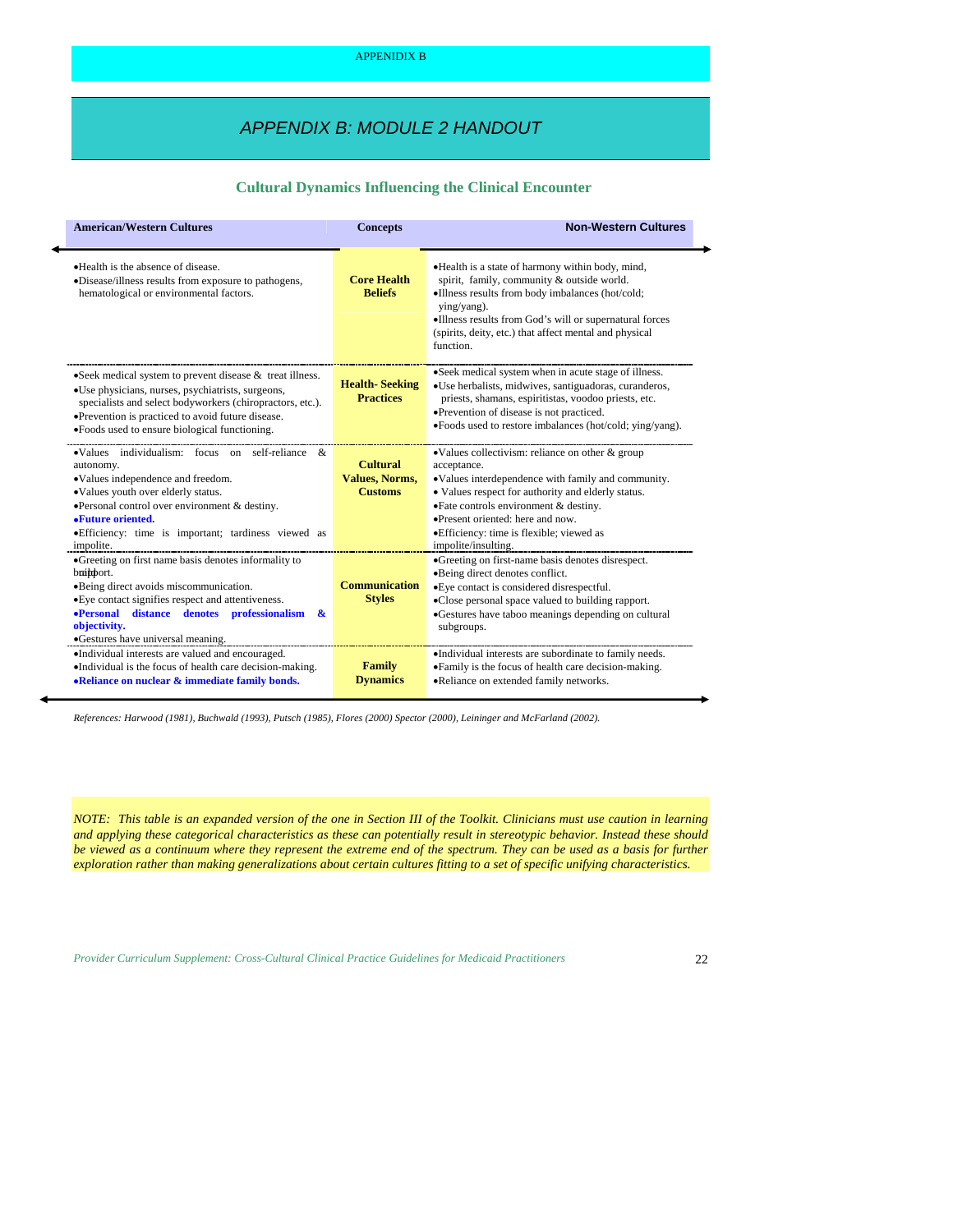## *APPENDIX C: MODULE 2 HANDOUT*

### **Differences Among Biomedical and Non-Biomedical Techniques**

| <b>BASIC</b><br><b>CONCEPTS</b>                | <b>BIOMEDICAL</b><br><b>TECHNIQUES</b>                                                                                                                                    | <b>NON-BIOMEDICAL</b><br><b>TECHNIQUES</b>                                                                                                                                                                                                                                                                                                                                   |                                                                                                                                                                                                                                                                                                                                                      |  |
|------------------------------------------------|---------------------------------------------------------------------------------------------------------------------------------------------------------------------------|------------------------------------------------------------------------------------------------------------------------------------------------------------------------------------------------------------------------------------------------------------------------------------------------------------------------------------------------------------------------------|------------------------------------------------------------------------------------------------------------------------------------------------------------------------------------------------------------------------------------------------------------------------------------------------------------------------------------------------------|--|
|                                                |                                                                                                                                                                           | <b>Naturalistic (Physical)</b>                                                                                                                                                                                                                                                                                                                                               | <b>Personalistic (Spiritual/Mental)</b>                                                                                                                                                                                                                                                                                                              |  |
| <b>Views on</b><br>Origin of<br><b>Disease</b> | · Disease is caused by<br>pathogens, biochemical or<br>hematolologic changes due<br>to environmental factors<br>(e.g., stress, poor nutrition,<br>injury, aging process). | • Illness is caused by impersonal forces<br>(cold, heat, wind, dampness, etc.) or<br>conditions creating imbalances in<br>bodily humors, or disruption of<br>physical function.<br>· Bodily imbalances originate from<br>foods, medicines or changes in<br>physical conditions (pregnancy,<br>menses, childbirth), emotions (anger)<br>or environment.                       | • Illness is caused by external agent that may be<br>supernatural (God, deity, etc.), non-human<br>(evil spirit, ancestor) or another human being<br>(witch, sorcerer).<br>• The external agent causes disease via theft of<br>soul, or invoking spells that affect mental or<br>physical function.                                                  |  |
| <b>Focus of</b><br><b>Diagnosis</b>            | • To identify pathogen or<br>biochemical process<br>responsible for abnormality.<br>· Diagnostic procedure relies on<br>physical exam and laboratory<br>tests.            | • To identify forces contributing to<br>bodily imbalances.<br>· Diagnostic procedure may use taking<br>of pulse, examining tongue or eyes to<br>determine state of internal organs,<br>hot-cold/ying-yang imbalances.                                                                                                                                                        | • To identify agent behind the act and render it<br>harmless.<br>• Diagnosis of physical symptoms is of secondary<br>concern since condition will not improve without<br>addressing primary belief for cause of disease.                                                                                                                             |  |
| <b>Focus of</b><br><b>Treatment</b>            | • Destroy or remove entity<br>causing disease or<br>modify/control affected body<br>functions.                                                                            | • Restore equilibrium of physiological<br>function.<br>• Treatment may include herbs, food<br>combinations, dietary restrictions,<br>enemas, massage, poultices,<br>acupuncture, cupping, coining and<br>stopping western medication<br>treatments.<br>• Prevention includes avoiding mental,<br>environmental and emotional factors<br>that affect equilibrium and balance. | • Primary treatment involves a curing ritual to<br>remove object of intrusion (lifting spell, reversing<br>technique).<br>• Secondary treatment to address physical<br>symptoms & implement cure done by herbalist.<br>• Prevention of illness involves making sure<br>social networks with people, deity or ancestors are<br>in good working order. |  |
| <b>Practitioner</b><br><b>Types Used</b>       | Physicians, nurses,<br>psychiatrists, chemists,<br>surgeons, specialists.                                                                                                 | Herbalists, body workers, midwives,<br>Santiguadora, Curanderos, etc.                                                                                                                                                                                                                                                                                                        | Priests, Shamans, Espiritistas, sorcerers, voodoo<br>priests, etc.                                                                                                                                                                                                                                                                                   |  |
| Practicing<br><b>Countries</b>                 | U.S. and European societies.                                                                                                                                              | China (traditional), India (Ayurveda)<br>Greece, Latin America, Caribbean,<br>Phillipines, Pakistan, Malaysia, etc.                                                                                                                                                                                                                                                          | Indigenous groups of Americas, African tribes,<br>Asian tribes, Latin American, Caribbean groups<br>(Cuban, Puerto Rican, Haitian, etc.).                                                                                                                                                                                                            |  |

*References: Loustaunau and Sobo (1997), Harwood (1981), Jackson (1993), Spector (2000).* 

 *NOTE: This table is an expanded version of the one in Section IV of the Toolkit. Clinicians must use caution in learning*  be viewed as a continuum where they represent the extreme end of the spectrum. They can be used as a basis for further *and applying these categorical characteristics as these can potentially result in stereotypic behavior. Instead these should exploration rather than making generalizations about certain cultures fitting to a set of specific unifying characteristics.*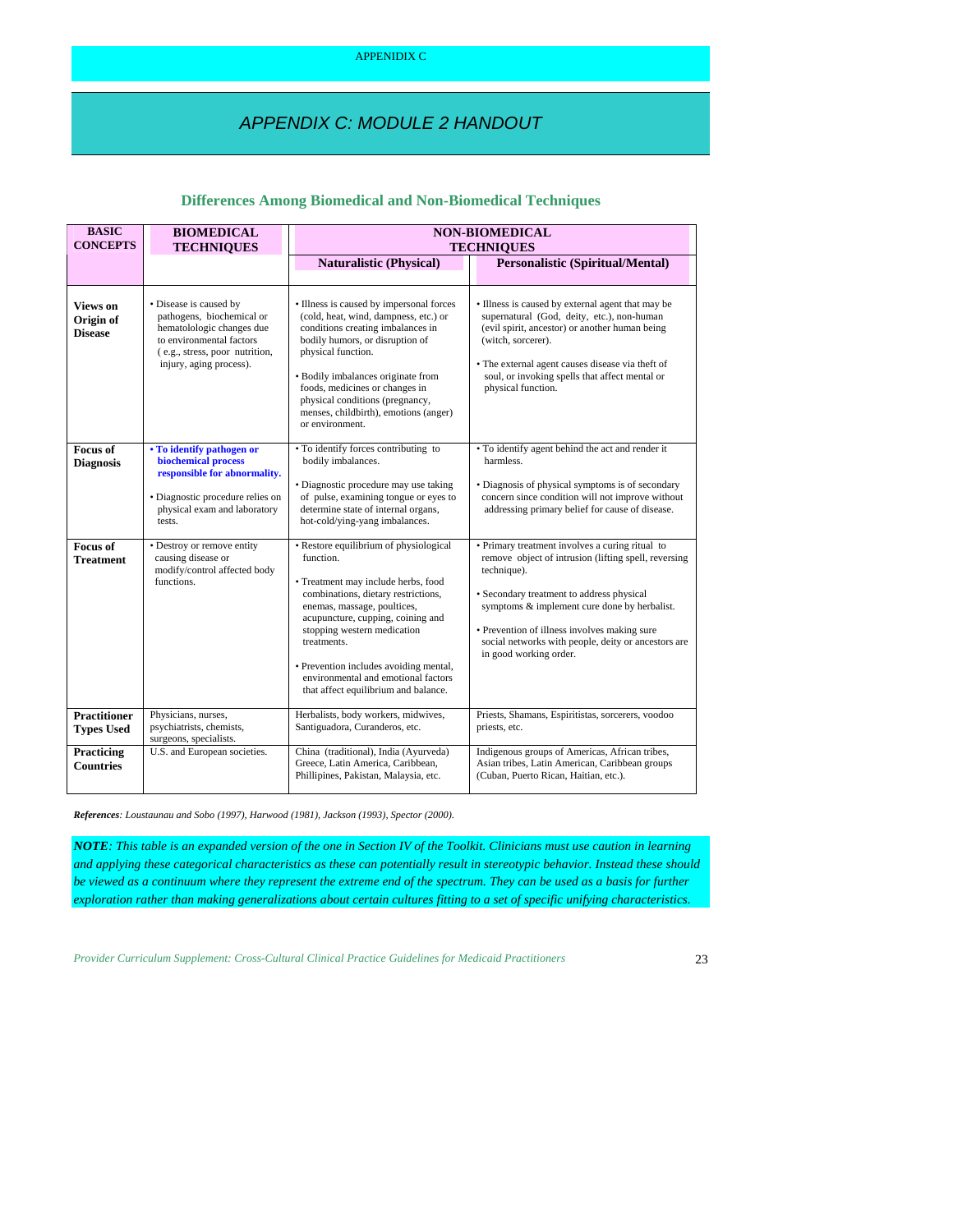APPENIDIX D

# *APPENDIX D: MODULE 3 HANDOUT*

**Mnemonic Devices to Elicit Patient Views** 

| <b>MNEMONIC</b><br><b>FRAMEWORK</b> |  | $\sqrt{10}$<br><b>SAMPLE</b><br>STIONS<br>IIIF |  |
|-------------------------------------|--|------------------------------------------------|--|
|                                     |  |                                                |  |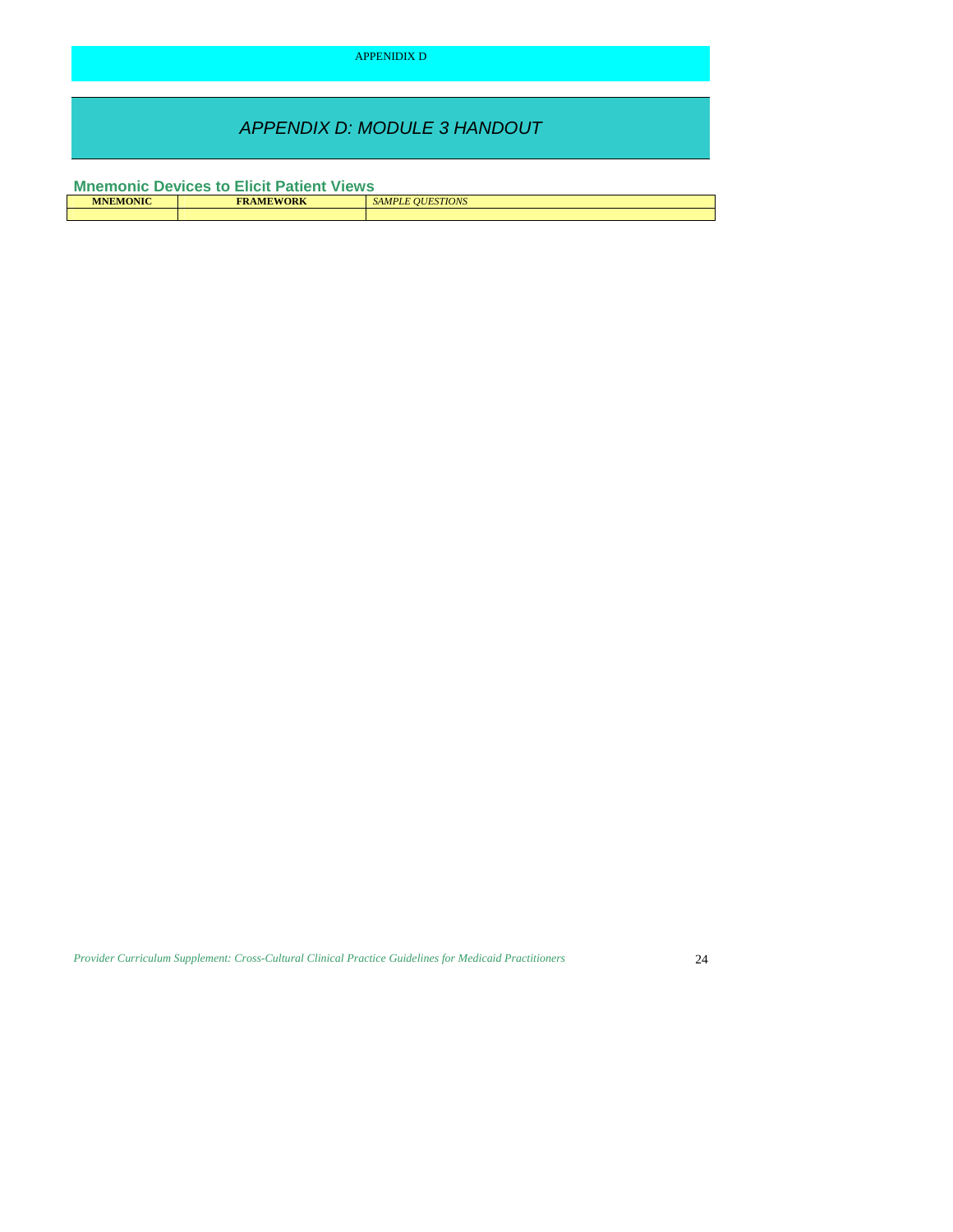### APPENIDIX C

| <b>ETHNIC</b>                                                                                                      | ELICIT HEALTH VIEWS                                                                                                                                                                                                                                                                                                                                                                                              | • What do you think may be the reason you have these symptoms?                                                                                                                                                                                                                                                                                                                                                                                                                                                                                                                                                                                                                                                                                                                                                                                                                                                                                                                                                                                                                                                                                                                                                                                                                                                                                                                                                                                                                                |
|--------------------------------------------------------------------------------------------------------------------|------------------------------------------------------------------------------------------------------------------------------------------------------------------------------------------------------------------------------------------------------------------------------------------------------------------------------------------------------------------------------------------------------------------|-----------------------------------------------------------------------------------------------------------------------------------------------------------------------------------------------------------------------------------------------------------------------------------------------------------------------------------------------------------------------------------------------------------------------------------------------------------------------------------------------------------------------------------------------------------------------------------------------------------------------------------------------------------------------------------------------------------------------------------------------------------------------------------------------------------------------------------------------------------------------------------------------------------------------------------------------------------------------------------------------------------------------------------------------------------------------------------------------------------------------------------------------------------------------------------------------------------------------------------------------------------------------------------------------------------------------------------------------------------------------------------------------------------------------------------------------------------------------------------------------|
| E: Explanation<br>T: Treatment<br>H: Healers<br>N: Negotiate<br>I: Intervention<br>C: Collaborate                  | E: Elicit patient's explanation of the<br>problem.<br>T: Elicit information on treatment<br>practices.<br>H: Elicit information about use of healers.<br>N: Negotiate options.<br>I: Determine Intervention.<br>C: Collaborate with patient.                                                                                                                                                                     | . What do friends, family, others say about these symptoms?<br>. Do you know anyone else who has had this kind of problem?<br>. Have you heard about/read/seen it on TV/radio/newspaper? What concerns you most about your<br>symptoms?<br>. What kinds of medicines, home remedies or other treatments have you tried for this illness or<br>symptoms?<br>• Is there anything you eat, drink, or do on a regular basis to stay healthy? Tell me about it.<br>. What kinds of treatment are you seeking from me?<br>. Have you sought any advice from traditional/folk healers, friends or other people for help with<br>your problems? Tell me about it.<br>• Negotiate options that will be mutually acceptable to you and your patient that do not contradict<br>but incorporate patient's beliefs.<br>• Ask what are the most important results your patient hopes to achieve from this intervention.<br>· Determine an intervention with your patient. May include incorporation of alternative medical<br>remedies, spirituality and healers as well as other cultural practices.<br>· Collaborate with patient, family members and other health care team members, healers and<br>community resources.                                                                                                                                                                                                                                                                                 |
|                                                                                                                    |                                                                                                                                                                                                                                                                                                                                                                                                                  |                                                                                                                                                                                                                                                                                                                                                                                                                                                                                                                                                                                                                                                                                                                                                                                                                                                                                                                                                                                                                                                                                                                                                                                                                                                                                                                                                                                                                                                                                               |
| <b>LEARN</b><br>L: Listen<br>E: Explain<br>A: Acknowledge<br>R: Recommend<br>N: Negotiate                          | ELICIT HEALTH VIEWS<br>L: Listen with sympathy and<br>understanding<br>to patient's perception of the problem.<br>E: Explain your perceptions of the<br>problem.<br>A: Acknowledge and discuss differences<br>and similarities.<br>R: Recommend treatment.<br>N: Negotiate treatment.                                                                                                                            | · Listen with sympathy and understanding to patient's perception of the problem.<br>. What worries you the most? Are you afraid that you may have something serious? What do you<br>think has caused this problem? Have you started any treatment on your own or gotten advice from<br>someone else?<br>. How can I be of the most help to you?<br>• Assess potential circumstances and problems in a person's life that may have an impact on his or<br>her health or health behaviors in the areas of a) control over life b) changes in life c) language and<br>literacy d) support network. Ask: Do you have coverage for your medications? Are there times<br>that are bad for you to come to appointments? Is transportation a problem for you? What brought<br>you here to this city? How does medical care differ her? Do you have any trouble reading<br>medicine bottles or appointment cards? Do you have family and friends that you can call on for<br>$\bullet$ Reference Research Research and Euler and Euler and System and System and Research Assume that patient is<br>able to understand. To make sure we understand one another, can you tell me what I just told you?<br>Is there any part you do not understand? Do you have any questions?<br>. Negotiate a plan of action with your patient after you have made your recommendations. Now that<br>we understand each other, let's develop a plan that works for you. What do you think the next<br>steps should be? |
|                                                                                                                    | ELICIT PSYCHOSOCIAL CONTEXT                                                                                                                                                                                                                                                                                                                                                                                      | • B: What is going on in your life?                                                                                                                                                                                                                                                                                                                                                                                                                                                                                                                                                                                                                                                                                                                                                                                                                                                                                                                                                                                                                                                                                                                                                                                                                                                                                                                                                                                                                                                           |
| <b>BATHE</b><br><b>B</b> : Background<br>A: Affect<br>T: Trouble<br>H: Handling<br>E: Empathy                      | B: Elicit information on context of<br>patient's<br>visit.<br>A: Allow patient to report/label his or her<br>current feeling/state/mood.<br>T: Help physician and patient focus<br>and bring out symbolic significance of<br>illness or event.<br>H: Get an assessment of functioning and<br>provide direction for an intervention.<br>E: Legitimize patient's feelings and<br>provide<br>psychological support. | • A: How do you feel abut what is going on?<br>• T: What about the situation troubles you the most?<br>• H: How are you handling that?<br>• E: That must be very difficult for you. (Legitimize the patient's feelings and provide<br>psychological support.)                                                                                                                                                                                                                                                                                                                                                                                                                                                                                                                                                                                                                                                                                                                                                                                                                                                                                                                                                                                                                                                                                                                                                                                                                                 |
| <b>ADHERE</b><br>A: Acknowledge<br>D: Discuss<br>H: Handle<br>E: Evaluate<br>R: Recommend<br>E: Empower<br>patient | <b>TREATMENT ADHERENCE</b><br>A: Acknowledge the need for<br>treatment.<br>D: Discuss potential treatment strategies.<br>H: Handle any questions or concerns.<br>E: Evaluate patient's understanding.<br>R: Recommend and review treatment<br>regimen.<br>E: Empower by engaging patient.                                                                                                                        | • A: Ask about previous treatments used and determine mutual goals.<br>• D: Discuss potential treatment strategies as well as consequences of non-treatment with patient.<br>Consider issues such as treatment effectiveness, prognosis, use of complementary medicines<br>(brand name vs. generic, etc.).<br>• H: Handle any questions or concerns the patient may have about treatment (e.g., side effects,<br>fears or worries, costs, dosage, frequency, timing, sequence, duration of treatment, drug or food<br>interactions, proper storage techniques, etc.).<br>• E: Evaluate the patient's functional health literacy and understanding of treatment, and assess<br>barriers and facilitators to adherence (e.g., environmental, economic, occupational, socio-<br>cultural, family situation and supports).<br>$\bullet$<br>R: Review and recommend the therapeutic treatment regimen with the patient.<br>E: Empower by eliciting the patient's commitment and willingness to follow through with<br>$\bullet$<br>treatment regimen.                                                                                                                                                                                                                                                                                                                                                                                                                                              |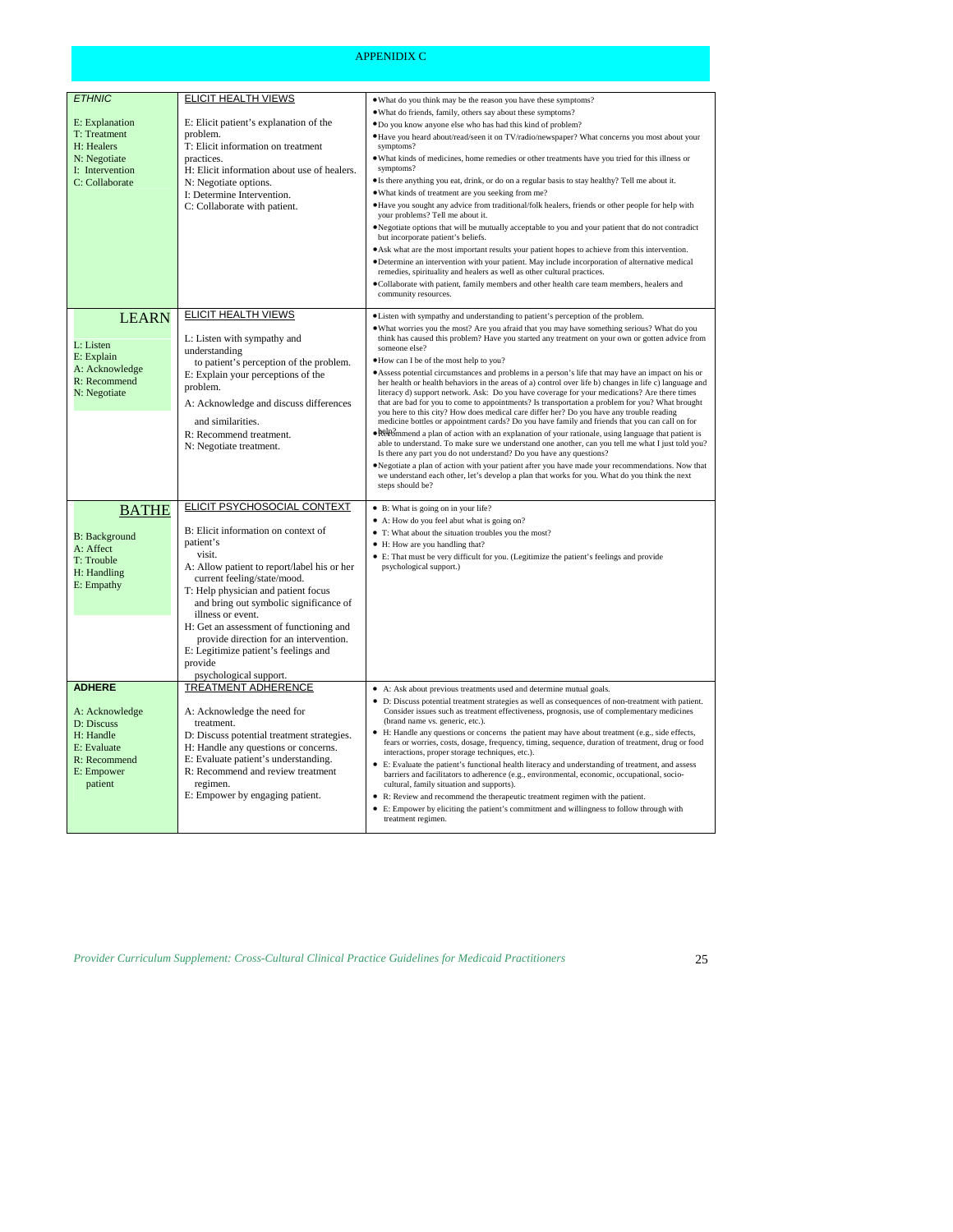# *APPENDIX E: CROSS-CULTURAL CASE STUDY ROSTER*

| <b>Case Study Vignettes</b>                                                                                                                                                                                                                                                                                                                                                                                                                                                                                                                                                                                                                                                                                                                                                                                                                                                                                                                                                                                                                                                                                                                                                                                                                                                           | <b>SOURCE</b>          |
|---------------------------------------------------------------------------------------------------------------------------------------------------------------------------------------------------------------------------------------------------------------------------------------------------------------------------------------------------------------------------------------------------------------------------------------------------------------------------------------------------------------------------------------------------------------------------------------------------------------------------------------------------------------------------------------------------------------------------------------------------------------------------------------------------------------------------------------------------------------------------------------------------------------------------------------------------------------------------------------------------------------------------------------------------------------------------------------------------------------------------------------------------------------------------------------------------------------------------------------------------------------------------------------|------------------------|
| Case Study #1:<br>A 58-year-old Dominican women has been diagnosed with hypertension. Despite being seen by several physicians<br>who ordered multiple tests to rule out secondary causes, and having tried various medications over the years, her<br>blood pressure has remained poorly controlled. After completing the medical interview, the physician surmises that<br>the patient may not be complying with her regimen. The physician explores the patient's explanatory model. The<br>patient communicates an episodic problem related to tension and stress that requires treatment only as needed.                                                                                                                                                                                                                                                                                                                                                                                                                                                                                                                                                                                                                                                                         | Carillo et al.<br>1999 |
| Case Study #2:<br>A 34-year-old Egyptian women accompanied by her husband presents as a new patient to a male physician. A history<br>of menstrual irregularity is elicited, but this problem has been denied and minimized previously. Her husband<br>dominates the conversation by answering all medical history questions for her. When conversation is shifted back to<br>the patient, he states she does not speak English very well. For the PE the husband leaves the room and it becomes<br>clear that the patient is proficient in English. When the patient is asked to disrobe, she becomes noticeably<br>uncomfortable in the presence of a male physician.                                                                                                                                                                                                                                                                                                                                                                                                                                                                                                                                                                                                               | Carillo et al,<br>1999 |
| Case Study #3:<br>A 53-year-old African American male from North Carolina presents with a severe cough that gradually worsened over<br>the past year. He noticed some blood-streaked sputum four months ago. He came north with family five years ago and<br>holds down two jobs. He cannot afford to take time off work because of illness as he is sole wage earner for his family<br>and mother-in-law. He has avoided medical attention for fear of a secondary diagnosis that would prevent him from<br>supporting his family in the future. He is also concerned about the possibility of the cost of medications, tests or<br>operations.                                                                                                                                                                                                                                                                                                                                                                                                                                                                                                                                                                                                                                      | Carillo et al.<br>1999 |
| Case Study #4:<br>A 29-year-old Puerto Rican single mother brings her 12-year-old daughter to her (the mother's) first medical<br>appointment. The physician was troubled by the child's interpreting ability and called in a female lab technician who<br>is from Central America. This interpreter summarized the patient's wordy monologue in one brief sentence, saying<br>that patient felt tired and fatigued during sexual intercourse. The physician ordered a complete blood count and<br>thyroid studies and scheduled the patient to return in one month. The patient left the office unrelieved.                                                                                                                                                                                                                                                                                                                                                                                                                                                                                                                                                                                                                                                                          | Carillo et al,<br>1999 |
| Case Study #5:<br>A 57-year-old African American male who recently moved from Georgia has a history of HTN. He takes the doctors<br>anti-HTN medication when he gets symptoms (e.g., headaches, feels blood rise, etc.). When he is told his BP is high<br>after the office visit, he experiences emotions (anger, anxiety). In addition, he eats lots of garlic and pickles, rubs his<br>body with Epsom salts and avoids pork and salt. These activities are believed to decrease blood volume and lower<br>blood away from the head so he will not have a stroke. He does this intermittently rather than continuously. He is a<br>devout Christian who turns to faith healing when pressure/stress is extremely high. He is reluctant to tell the doctor of<br>these activities for fear of ridicule. However, he is willing to tell a doctor who seems open to hearing about alternative<br>ways.                                                                                                                                                                                                                                                                                                                                                                                | Kulhane-Pera.<br>1999  |
| Case Study #6:<br>A 19-year-old Hmong mother brings her 3-year-old son, who has been sick for two days and has a 103.6 fever. The<br>child is quiet and subdued, but not listless. You examine the child and there appears to be no infection. You<br>recommend a septic work-up, including LP and blood cultures. The parent refuses, wanting to take the child home for<br>traditional Hmong treatment first. You then ask questions to elicit beliefs, concerns and desires. The mother thinks the<br>fever may be caused by germs, so she came to the doctor. But the results indicate no infection apparent, so she thinks<br>there could be other reasons (e.g., soul loss, fright, recent change in weather, spirits, etc.) as he had fallen last week.<br>The mother does not want to have multiple blood tests and LP procedures on the child. She had a sister who died in a<br>refugee camp after a lumbar puncture. She decides to take the child home to the grandparents to have them evaluate<br>and treat him with traditional therapies. She believes there is something important that the grandparents can do for the<br>child, although she is not sure what it is. She is willing to return if this approach does not work and the child does not<br>get better. | Kulhane-Pera.<br>1999  |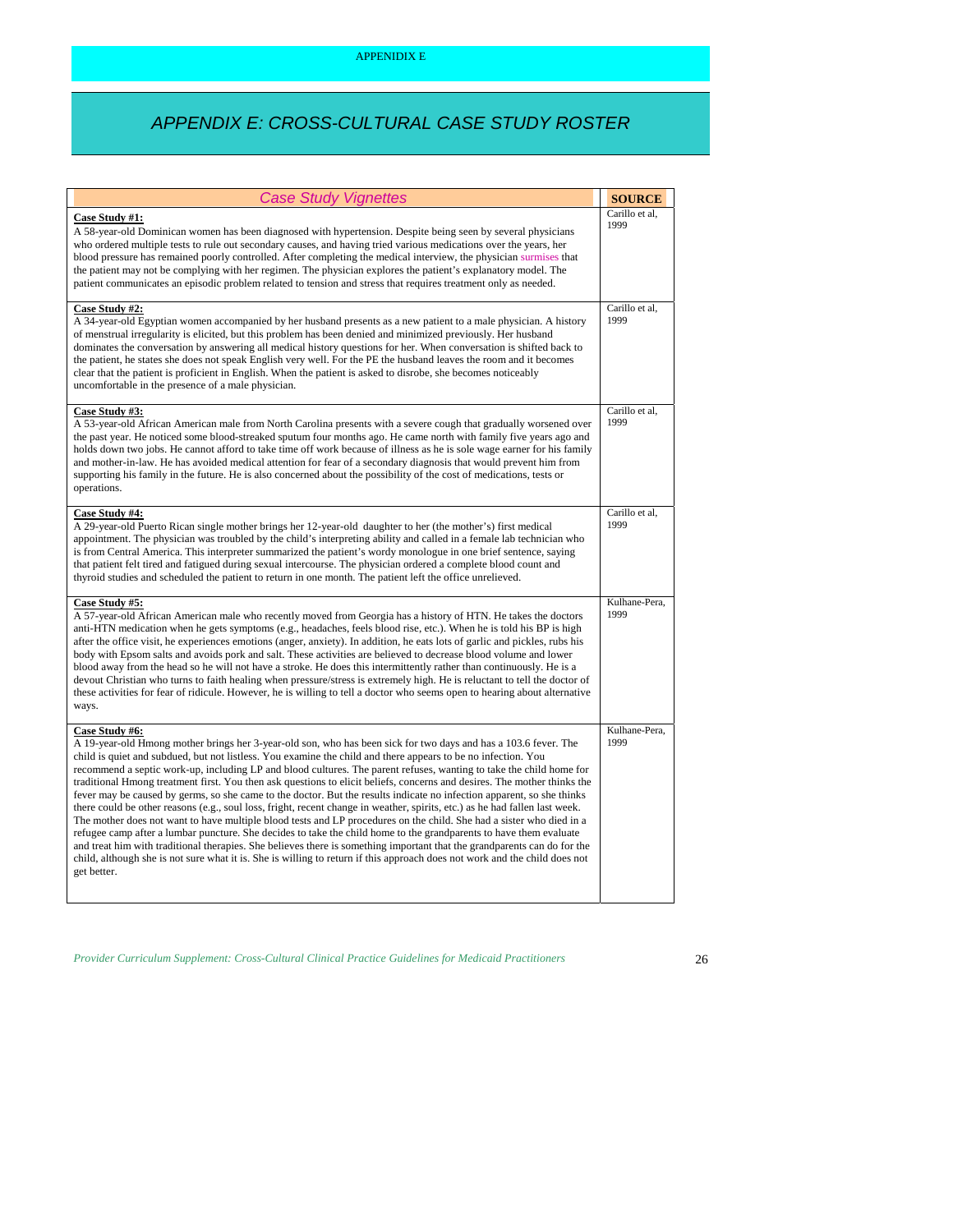### APPENIDIX E

| Case Study #7:<br>A 30-year-old Mexican women who recently arrived from a rural village in Mexico brings in her 10-month-old girl,<br>who has a fever, vomiting, diarrhea, decreased appetite, abdominal bloating and sunken fontanelle. The mother is<br>concerned about the baby and has been using traditional remedies. She recently changed from breastfeeding to<br>formula. Thinking the child is reacting to formula and has empacho, she tried to find a curandero to treat her but was<br>not able to pay for the cost. As the diarrhea continued and the sunken fontanelle occurred, she tried traditional<br>techniques like pushing up on the palate and turning the child upside down with her hair in water, with some success.<br>Now she comes to the doctor and wants medicine. She is familiar with ORT but is reluctant to admit the baby to the<br>hospital due to concerns with her undocumented status and the doctor's motivations and language. She says she will<br>go home to talk with her family members before consenting.                                                                                                                                                                                                                          | Kulhane-Pera,<br>1999 |
|-----------------------------------------------------------------------------------------------------------------------------------------------------------------------------------------------------------------------------------------------------------------------------------------------------------------------------------------------------------------------------------------------------------------------------------------------------------------------------------------------------------------------------------------------------------------------------------------------------------------------------------------------------------------------------------------------------------------------------------------------------------------------------------------------------------------------------------------------------------------------------------------------------------------------------------------------------------------------------------------------------------------------------------------------------------------------------------------------------------------------------------------------------------------------------------------------------------------------------------------------------------------------------------|-----------------------|
| Case Study #8:<br>A 42-year-old Ojibwa women from a reservation comes to you presenting with symptoms of RUQ tenderness. You<br>took a medical history and ordered RUQ- ULS and diagnosed cholecystitis and cholelithias. You recommend surgery.<br>She is reluctant to go to hospital as she knows hospital won't let her perform a traditional healing ritual before/after<br>surgery (burning sage to purify room). She politely declines, avoiding direct eye contact with you and seems hesitant<br>to explain her cultural practices for fear of not being taken seriously. She would like her family members to be<br>present.                                                                                                                                                                                                                                                                                                                                                                                                                                                                                                                                                                                                                                             | Kulhane-Pera,<br>1999 |
| Case Study #9:<br>A 49-year-old African American male resides in the inner city with his extended family. He lives with his 5 children, 2<br>grandchildren, elderly mother and a sister-in-law. He completed 11 <sup>th</sup> grade and is working more than 40 hours a week<br>in a steel factory with an income that places him at poverty level and leaves him unable to buy health insurance. He<br>was diagnosed with cancer one year ago, which has been making him tired and unable to eat. He is receiving spiritual<br>healing from his pastor for this illness. He comes to your office presenting fatigue and abnormal lab tests.                                                                                                                                                                                                                                                                                                                                                                                                                                                                                                                                                                                                                                      | Purnell, L.,<br>2002  |
| Case Study #10:<br>A 71-year-old elderly Black woman, Mrs. Washington, was in the recovery room after surgery. To assess her<br>condition, the nurse spoke her name "Mary." The patient slowly opened her eyes but made no further sign of<br>acknowledgement. The nurse became concerned, because most patients responded readily and clearly at this point.<br>Shortly afterwards, the nurse called the woman Mrs. Washington. The patient then became alert and cooperative.                                                                                                                                                                                                                                                                                                                                                                                                                                                                                                                                                                                                                                                                                                                                                                                                   | Galanti, G.,<br>1997  |
| Case Study #11:<br>A female Filipino patient with limited English-speaking ability was explained the harmful effects of medication she<br>needed to take prior to being discharged from the hospital. Her husband served as an interpreter in the process.<br>Throughout the nurse's explanation, the couple nodded in agreement of understanding and laughed nervously. When<br>the nurse tested them verbally on the information, it was apparent that they understood very little. What had<br>happened?                                                                                                                                                                                                                                                                                                                                                                                                                                                                                                                                                                                                                                                                                                                                                                       | Galanti, G.,<br>1997  |
| Case Study #12:<br>A home health care visit to a 65-year-old Vietnamese LESP female refugee reveals she is living in a two-bedroom apt<br>with 8 other members of her extended family. They had all arrived in the U.S. two years ago and still hold to strong<br>traditional customs. The patient was recently discharged from an acute hospital suffering from lung cancer along with<br>tubercular cavitary lesions in the lungs. She does not speak English and her teen granddaughter acts as an interpreter.<br>The teen has to communicate via her 80-year-old uncle [also NESP], as he is the patriarch of the family and an<br>important figure.                                                                                                                                                                                                                                                                                                                                                                                                                                                                                                                                                                                                                         | Galanti, G.,<br>1997  |
| Case Study #13:<br>A 47-year-old Hispanic male with Dm for two years who is on oral medications comes to the clinic with blurred<br>vision, requesting eye drops. He is an undocumented laborer living with his brother. His wife and children are in<br>Guatemala, caring for sick, aging parents. The patient drinks on weekends to relieve stress. He was hospitalized two<br>years ago with sepsis and Dx with DM, and was given a glucometer and basic DM education. He goes to a local health<br>center periodically to get free samples of Diabeta, but it is difficult for him to go routinely. He knows diabetes is a<br>chronic disease as his mother and aunt also have it, and he is aware of the symptoms of blood sugars. He takes<br>medications when he can, herbal medicines including cactus every morning and goes to church. He feels these<br>treatments help make him feel better. He has had little success controlling his blood sugars and the doctor<br>recommends insulin therapy. The patient is reluctant to try this, as he dislikes needles, is asymptomatic and knows<br>insulin can cause serious problems such as blindness or infection leading to amputation. He refuses the doctor's<br>recommendations, wanting eye drops and more samples. | Kulhane-Pera.<br>1999 |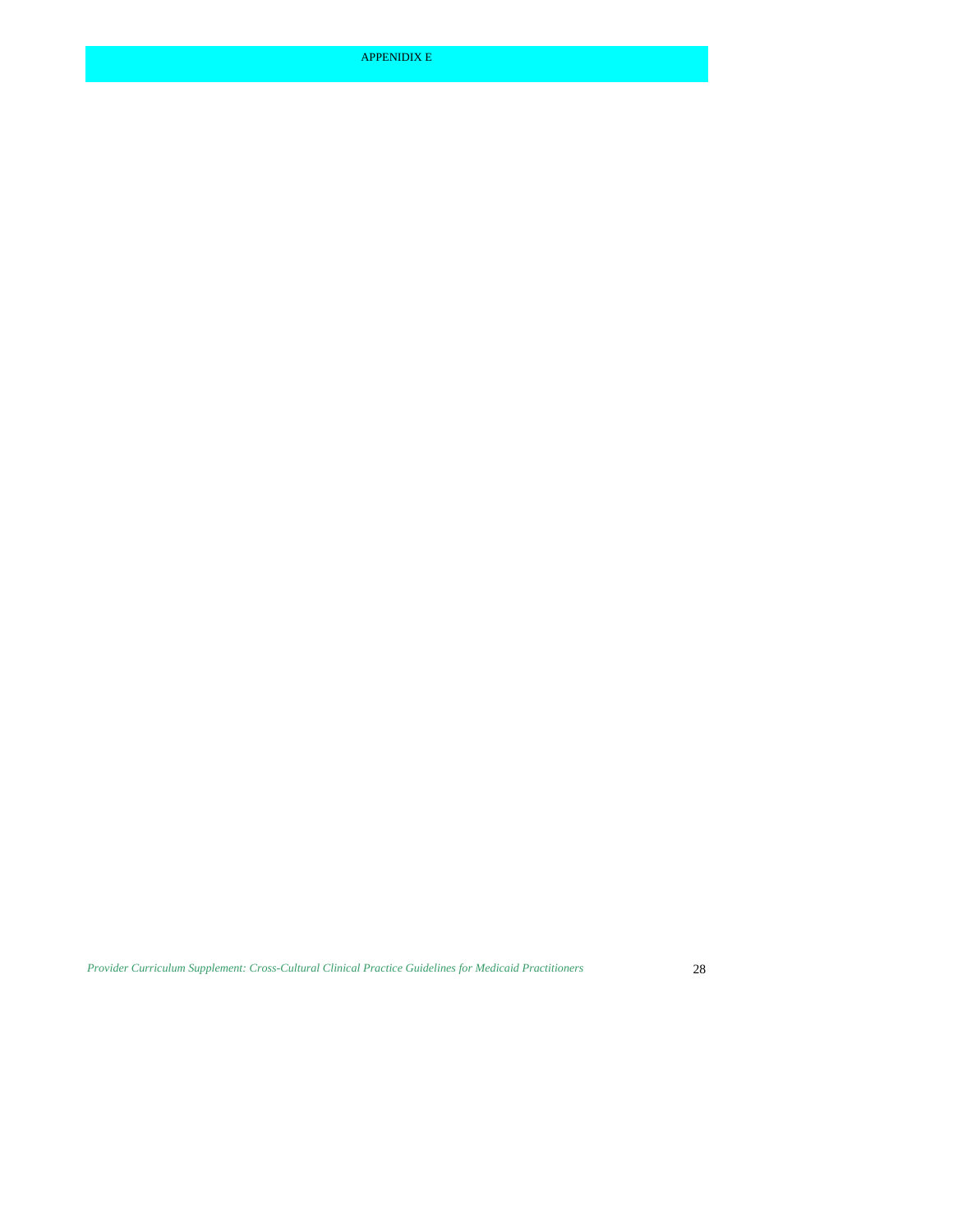## APPENIDIX E

## *RECOMMENDED READING (BIBLIOGRAPHY)*

 American Institutes for Research. *Teaching cultural competence in health care: A review of current concepts, policies and practices*. Washington, DC: Office of Minority Health, US Department of Health and Human Services; 2002.

American Psychiatric Association. *Diagnostic and Statistical Manual of Mental Disorders*. 4th ed. Washington, DC: American Psychiatric Association; 2000.

 American Psychological Association. Guidelines for Providers of Psychological Services to Ethnic, Linguistic and Culturally Diverse Populations. *American Psychologist,*1993;*48*(1):45-48.

 Andrews R, Elixhauser A. Use of major therapeutic procedures: Are Hispanics treated differently than non-Hispanic Whites? *Ethnicity and Disease*  2000;*10*:384-394.

 Baker D, Hayes R, Fortier J. Interpreter use and satisfaction with interpersonal aspects of care for Spanish speaking patients. *Medical Care 1998;36*(10):1461-1470.

Barnard D. Unsung questions of Medical Ethics. *Social Science Medicine* 1985;*21*(3):243-249.

Betancourt J. Green A, Carrillo E. Hypertension in multicultural and minority populations: Linking communication to compliance. *Current Hypertension Reports* 1999;*1*(482-488).

 Blackhall L, Murphy S, Frank G, Michel V, Azen S. Ethnicity and attitudes toward patient autonomy. *Journal of American Medical Association*  1995*;274*:820-825.

Botelho RJ. A negotiation model for the doctor-patient relationship. *Family Practice* 1992; *9*(2):210-218.

Buchwald D, Caralis P, Gany F, Hardt E, Muecke M, Putsch R. The Medical interview across cultures. *Patient Care 1993* (April 15, 1993):141-166.

 Bureau of Primary Care, Health Research Services Administration, US Department of Health and Human Services. (2000). *Evidence Based Health Care Guideline Implementation Study*. Available: www.qmnetwork.org [2000].

 Byrd W, Clayton L. *An American Dilemma, Volume One: A Medical History of African Americans and the Problem of Race: Beginnings to 1900*. New York: Routledge; 2000.

 Byrd W, Clayton. L. *An American Dilemma, Volume Two: Race, Medicine and Health Care in the United States 1900-2000.* New York: Routledge; 2002.

Carrillo E, Green A, Betancourt J. Cross-cultural primary care: A patient-based approach. *Annals of Internal Medicine* 1999;*130*(10):829-834.

 Collins K, Hughes D, Doty M, Ives B, Edwards J, Tenney K. *Diverse Communities, Common Concerns: Assessing Health Care Quality for Minority Americans: Findings from the Commonwealth Fund 2001 Health Care Quality Survey.* The Commonwealth Fund*;* 2002. Available: www.cmwf.org. [2002].

Culhane-Pera K, Like R, Lebensohn-Chialvo P, Loewe R. Multicultural curricula in family practice residencies. *Family Medicine* 2000;*32*:167-173.

Davis D, Taylor-Vaisey A. Translating guidelines into practice: A systematic review of theoretic concepts, practical experience and research evidence in the adoption of clinical practice guidelines. *Canadian Medical Association Journal* 1997; *57*(4):408-416.

 Department of Health and Human Services. *National Standards for Culturally and Linguistically Appropriate Services in Health Care Final Report*. Washington, DC: U.S. Department of Health and Human Services, Office of Minority Health. Washington, DC.;2001.

Donabedian A. The Quality of Care: How can it be Assessed? *JAMA* 1988;*240*(12):1743-1748.

Flores G. Culture and the patient-physician relationship: Achieving cultural competency in health care. *Journal of Pediatrics* 2000;*136*:14-23.

 Flores G, Abreu M, Schwartz I, Hill M. The importance of language and culture in pediatric care: Case studies from the Latino community. *The Journal of Pediatrics* 2000;*137*(6):842-848.

Galanti G. *Caring for Patients from Different Cultures. Case Studies from American Hospitals*. 2<sup>nd</sup> ed. Philadelphia, PA: University of Pennsylvania Press; 1997.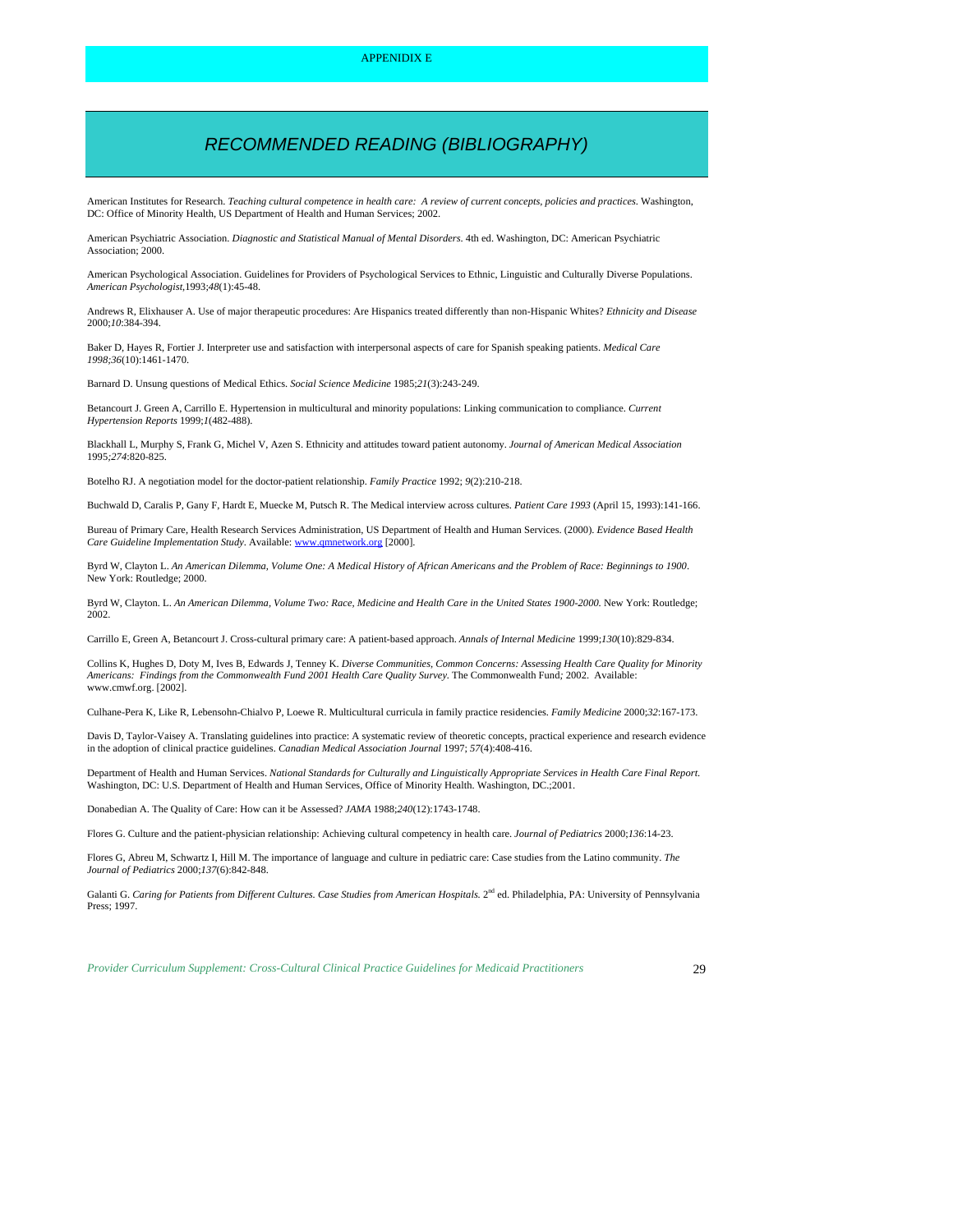## APPENIDIX E

 Giger J, Davidhizer R. Introduction to Transcultural Nursing, *Transcultural Nursing: Assessment and Intervention,* 3rd ed. St. Louis: Mosby, Inc.; 1999:3-19.

 Grueininger U, Duffy D, Goldstein M. Patient Education in the Medical Encounter: How to facilitate learning, behavior change and coping. In: Lipkin M, Putnam S, Lazare A, eds. *The Medical Care Interview. Clinical Care, Education and Research.* New York: Springer-Verlag, 1995:122 133.

Hardt E. The bilingual interview and medical interpretation. In Lipkin M, Putnam S, Lazare A, eds *The Medical Care Interview. Clinical Care, Education and Research.* New York: Springer-Verlag, 1995: 172-177.

Harwood A. *Ethnicity and Medical Care.* Cambridge: Harvard University Press; 1981.

Helman C. *Culture, Illness and Health*. 3<sup>rd</sup> ed. Boston: Butterworth-Heinemann; 1998.

Institute of Medicine. *Crossing the Quality Chasm: A New Health System for the 21st Century*. Washington, DC: National Academy Press; 2001a.

 Institute of Medicine. *Health and Behavior. The interplay of biological and societal influences. Committee on Health and Behavior: Research, Practice and Policy.* Board on Neuroscience and Behavioral Health. Washington, DC: National Academy Press; 2001b.

Institute of Medicine. *Unequal Treatment: Confronting Racial and Ethnic Disparities in Health Care.* Committee on Understanding and Eliminating Racial and Ethnic Disparities in Healthcare. Washington, DC: National Academies Press; 2003.

Jackson L. Understanding, eliciting, and negotiating clients' multicultural health beliefs. *Nurse Practitioner* 1993;*18*(4):36-41.

 James B. Implementing Practice Guidelines through Quality Improvement. In Graham N, ed. *Quality in Healthcare: Theory, Application and Evolution*. Maryland: Aspen Publication; 1995.

 *Clinical Care, Education and Research.* New York: Springer-Verlag; 1995: 172-177. Johnson M, Hardt E, Kleinman A. Cultural factors in the medical interview. In Lipkin M, Putnam SM, Lazare A, eds. *The Medical Care Interview.*

 Kaiser Family Foundation. *Key Facts: Race, Ethnicity & Medical Care.* California: The Henry J. Kaiser Family Foundation; 2003.

 Kaiser Family Foundation. *National Survey of Physicians Part 1: Doctors on Disparities in Health Care.* The Henry J. Kaiser Family Foundation; 2002. Available: www.kff.org. [2002].

 Keppel K, Pearcy J, Wagener D. *Trends in Racial and Ethnic Specific Rates for health status indicators: United States 1990-98.* Healthy People Statistical Notes 2002:23.

 Kleinman A, Eisenburg L, Good B. Culture, illness, and care: Clinical lessons from Anthropologic and cross-cultural research. *Annals of Internal Medicine* 1978;*88*:215-258.

Komaromy M, Grumbach K, Drake M, Vranzian K, Luries N, Keane D, Bindman A. The Role of Black and Hispanic Physicians in Providing Health Care for Underserved Populations. *New England Journal of Medicine* 1996;*334*(20):1305-1310.

Kudzma EC. Culturally competent drug administration. *American Journal of Nursing* 1999;*99*(8):46-51.

Kulhane-Pera K. Cross-Cultural Medicine curriculum. Pilot Program Draft; 1999.

 Langer N. Culturally competent professionals in therapeutic alliances enhance patient compliance. *Journal of Health Care for the Poor and Underserved* 1999;*10*(1):19-21.

 Lazare A, Putnam S, Lipkin M. Three Functions of the Medical Interview. In: Lipkin M, Putnam SM, Lazare A, eds. *The Medical Care Interview. Clinical Care, Education and Research*. New York: Springer-Verlag; 1995:3-19.

Leininger M, McFarland M. *Transcultural Nursing: Concepts, Theories, Research and Practice.* 3<sup>rd</sup> ed. New York: McGraw-Hill; 2002.

Like R, Steiner P, Rubel A. Recommended core curriculum guidelines on culturally sensitive and competent health care. *Family Medicine*  1996;*28*(4):291-297.

 Lillie-Blanton M, Brodie M, Rowland D, Altman D. Race, Ethnicity, and the health care system: Public perceptions and Experiences. *Medical Research and Review* 2000;*57*(supplement 1):218-235.

 Lillie-Blanton M, Correa A. *In the Nation's Interest: Equity in Access to Health Care. Summary Report*. Washington, DC: Joint Center for Political and Economic Studies; 1995.

 Lonner T. *Constructing the Middle Ground: Cultural Competence in Medicaid Managed Care*. Seattle: The Cross Cultural Health Care Program; 2000.